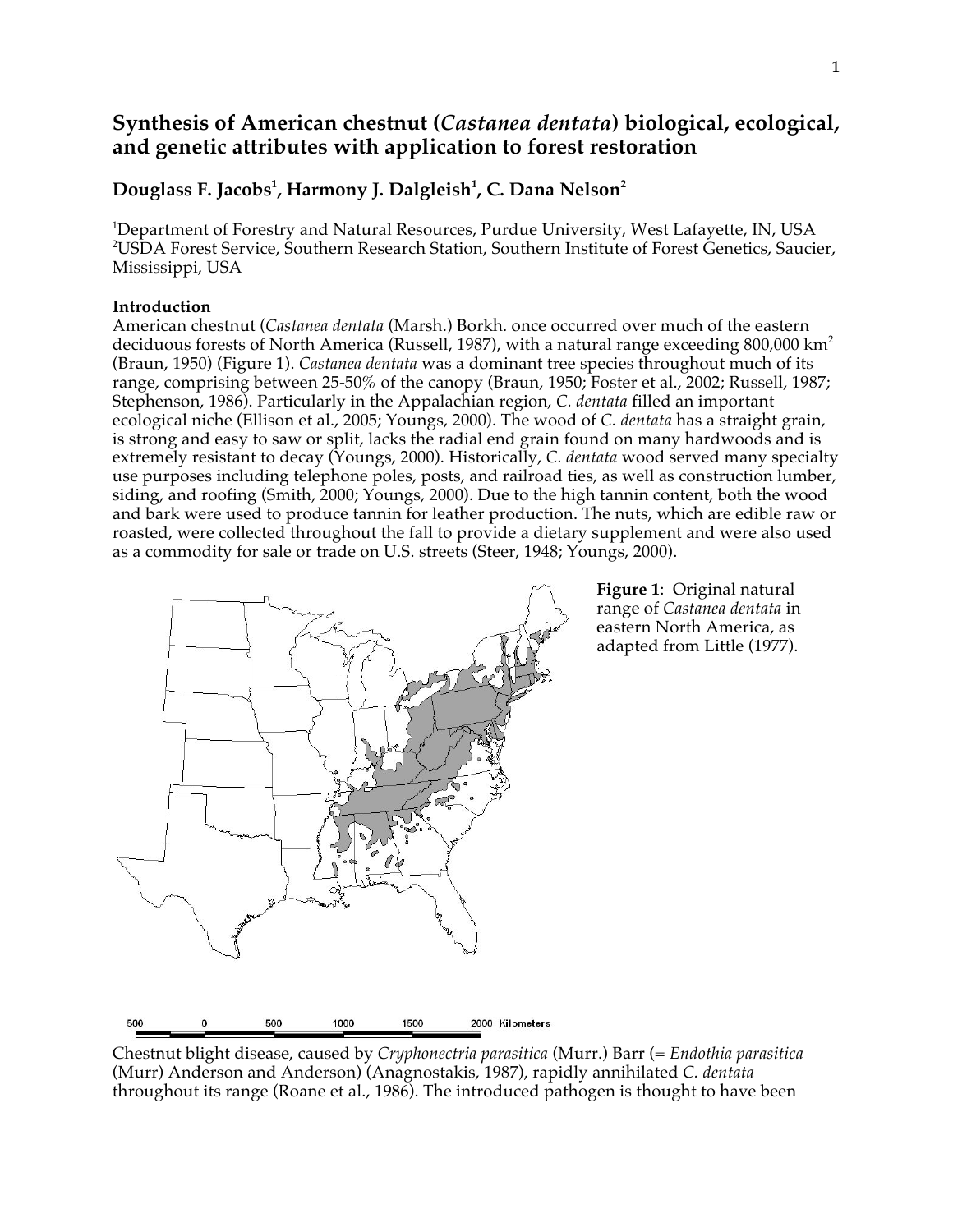imported on *Castanea* spp. seedlings from Asia and was first discovered in 1904 on infected chestnut trees at the Bronx Zoological Park in New York City (Anderson and Rankin, 1914; Murrill, 1906; Roane et al., 1986). By 1950, the disease had spread throughout the range of *C. dentata*, and by 1960 had killed an estimated 4 billion trees; essentially extirpating the species from the canopy (Anagnostakis, 1987; Hepting, 1974; McCormick and Platt, 1980). Since the discovery of chestnut blight, many groups have worked to develop blight-resistant *C. dentata* through diverse strategies including biocontrol of the fungus, breeding and selection of large surviving *C. dentata* trees, inter-species backcross breeding with resistant Asian chestnut species, and genetic modification. Continuing and recent progress in these areas suggest a large-scale re-introduction program is imminent (Diskin et al., 2006; Jacobs, 2007).

Because *C. dentata* disappeared decades before the development of modern principles of forest ecology (Paillet, 2002), our knowledge of basic biological and ecological characteristics of the species is rudimentary (Jacobs, 2007; Paillet, 2002). Much of our understanding regarding establishment and growth of *C. dentata* originates from historical observations or growth of stump sprouts (Paillet, 1982; 1984; 2002). With the successful advancement of *C. dentata*  breeding programs leading to the verge of reintroduction, there has been increased prioritization for research examining *C. dentata* establishment and growth in planted and natural forests (Jacobs, 2007). This progress, combined with continued advances in genetic technologies for production of blight-resistant *C. dentata* trees for reintroduction, implicates the need for an updated critical synthesis to aid in further developing protocols for disease resistance breeding and subsequent germplasm deployment. Thus, the purpose of this technical review is to synthesize the current state of knowledge regarding 1) *C. dentata* biology and natural history 2) the development of blight-resistant *C. dentata* trees and 3) the ecology of *C. dentata* pertinent to pending restoration programs. These knowledge areas as well as understanding of their considerable overlap will contribute to the formulation of a viable restoration plan for the ecologically and socially important *C. dentata* (Figure 2).

# *Part 1: Biology and Natural History*

### **Taxonomy**

*Castanea dentata* belongs to the Beech family, Fagaceae, and the chestnut genus, *Castanea* (Mill.). Three subgenera have been identified: 1) *Castanea* contains *C. dentata's* closest relatives including the European chestnut (*C. sativa* Mill.), Chinese chestnut (*C. mollissima* Blume), and Japanese chestnut (*C. crenata* Siebold & Zucc.) (Lang et al., 2006); 2) *Balanocastanon* contains two varieties of *C. pumila* (L. Mill.): the Ozark chinkapin (var. *ozarkensis* (Ashe) Tucker) and chinkapin (var. *pumila*) both native to the eastern U.S.; 3) *Hypocastanon* contains only a single species (*C. henryii*) of Asian origin. Within the subgenus, *Castanea, C. dentata* is morphologically distinguished from European and Asian species by its larger and more widely spaced saw-teeth on the edges of its leaves (i.e., *dentata*). The two species within *Balanocastanon*, called the chinkapins, (*C. pumila* (L.) Mill.) grow as spreading shrubs or small trees and vary in habitat, range, and susceptibility to chestnut blight.

*Castanea dentata* is able to outcross with some other *Castanea* species (Jaynes, 1974). Interspecies crosses can be made between all species within both the *Castanea* and *Balanocastanon* subgenera (Jaynes, 1964). Crosses between members from different subgenera are also possible but with lesser success rates. In all interspecies crosses, at least partial incompatibilities (i.e., reduced seed set compared to within species crosses) have been observed between various pairs of trees (Jaynes, 1964). This indicates wide variability within species for factors controlling sexual compatibility. *Castanea dentata* appears most compatible with *C. sativa* with some levels of partial incompatibility observed with *C. mollissima* and *C. crenata*. *Castanea dentata* is sexually compatible with its allopatric chinkapin congener *C. pumila* var. *pumila*, with too little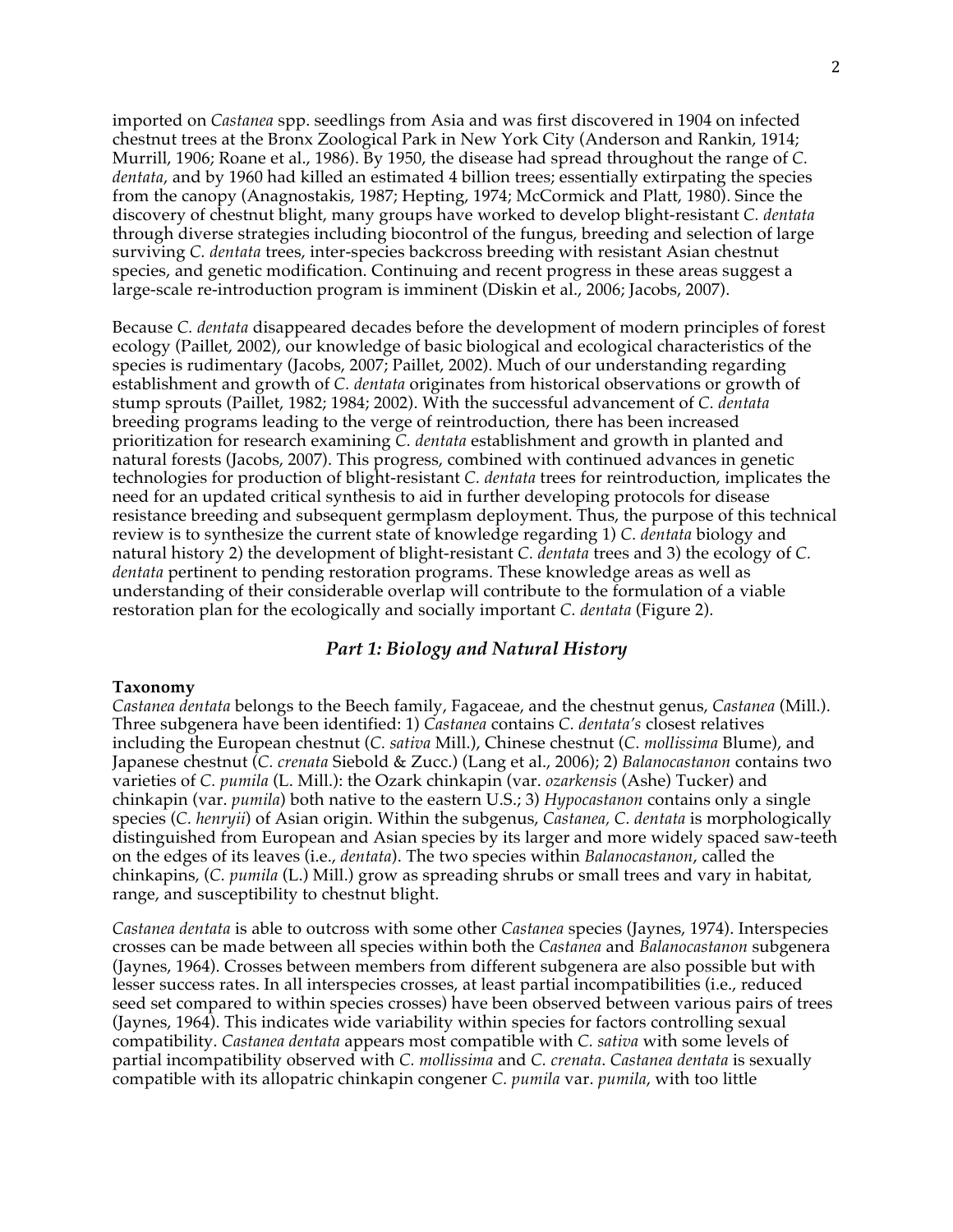information on the other chinkapin species to draw conclusions (Jaynes, 1964). In addition, *C. dentata* appears compatible with *C. henryii*.



**Figure 2**: The three parts of this paper correspond to three overlapping spheres of knowledge that will influence the potential success of *C. dentata* restoration.

# **Historical Range**

The pre-blight distribution of *C. dentata* in North America ranged from Mississippi north to Maine, west through Ohio and Tennessee, and north into Ontario (Little, 1977; Russell, 1987) (Figure 1). The species frequently dominated upland habitats composed of non-calcareous, acidic to moderately acidic (pH 4-6), and moist but well-drained sandy soils in mixed forests (i.e.*,* submesic or subxeric sites) (Abrams and Ruffner, 1995; Burke, 2011; Russell, 1987; Stephenson et al., 1991). *Castanea dentata* has also been documented as a lesser component of many forest types, varying in soil characteristics and landscape position (Abrams and Ruffner, 1995; Fei et al., 2007; Whitney and DeCant, 2003). However, the range was notably truncated in areas of high pH, limestone-derived soils (Russell, 1987); additionally, frost sensitivity (Parker et al., 1993) may have limited its proliferation at higher latitudes in some northern forests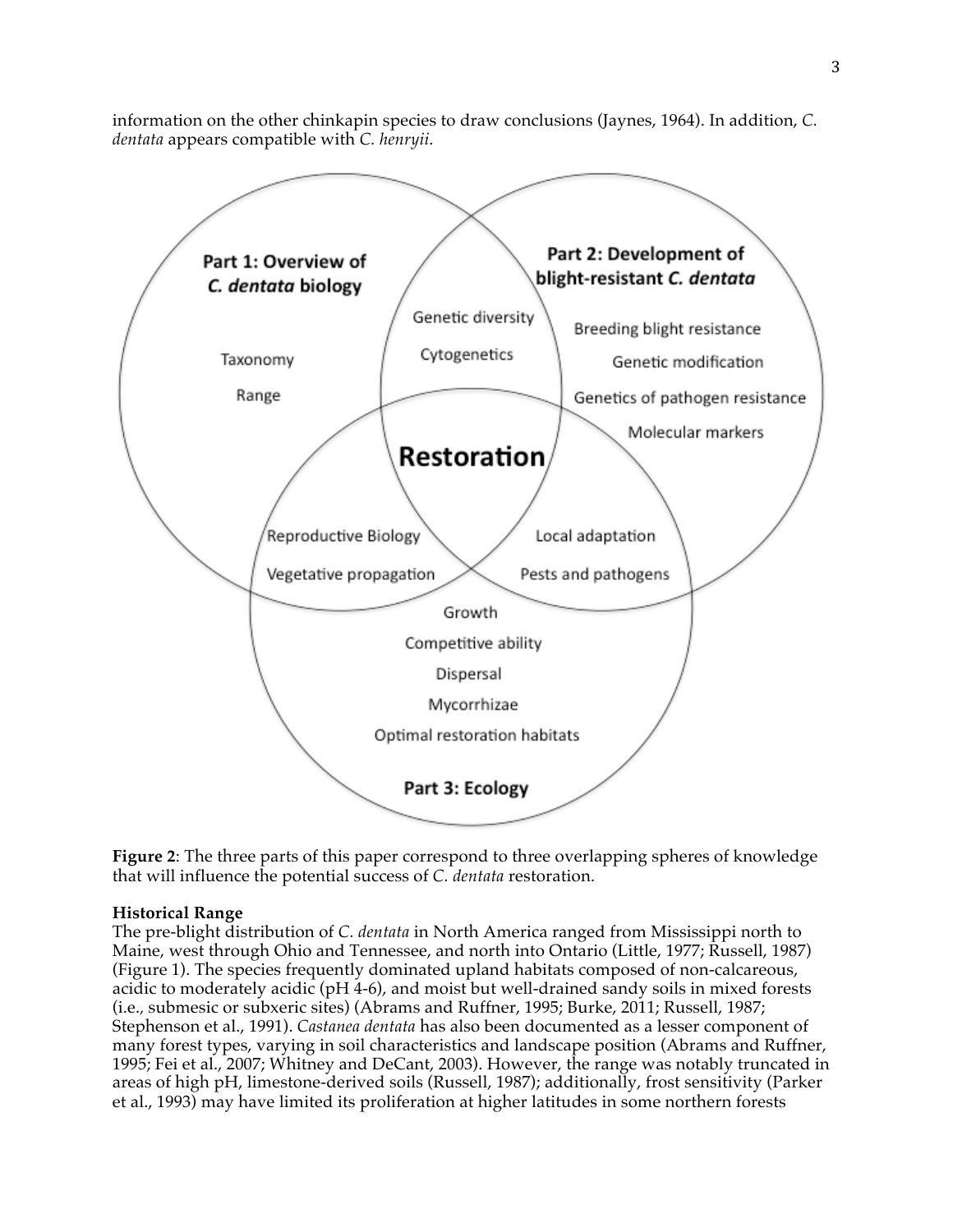(Russell, 1987). Susceptibility to frost may have also restricted its spread in ravines or valleys over portions of its range, though its prominence in riparian zones of pre-blight stands in southern Appalachia has been reported (Vandermast and Van Lear, 2002).

Evidence suggests the dynamic nature of the pre-blight range of *C. dentata* during post-glacial expansion. The range expansion of *C. dentata* during the Holocene from glacial refugia was the most recent of wind-pollinated trees (Paillet, 1982; 2002; Russell, 1987). An outbreak of the introduced soil borne oomycete pathogen, *Phytophthora cinnamomi* Rands, during approximately 1825-1875 may have been responsible for permanently retracting the southern portion of the range of *C. dentata*, which once extended as far south as Florida (Anagnostakis, 2001; Crandall et al., 1945). In the in the late 1800's most *C. dentata* in the Piedmont region of North Carolina had disappeared, while its natural range was still expanding before the introduction of the blight in other areas (Russell, 1987). For example, *C. dentata* was still spreading northwestward into Michigan at the time of blight introduction (Brewer, 1995).

*Castanea dentata* is still a common component of eastern North American forests, but nearly all individuals are sprouts that originated from blight-killed trees (Paillet, 2002; Russell, 1987; Stephenson et al., 1991). Cycles of sprouting, infection, dieback, and re-infection may persist for decades (Paillet, 1984), yet sprouts rarely exceed small tree size or grow to reproductive maturity (Paillet, 2002). The species is now classified as endangered in its native range in Canada, as well as in the U.S. States of Kentucky and Michigan; it is listed as being of special concern in Tennessee and Maine.

### **Reproductive Biology**

*Castanea dentata* is a monoecious, self-incompatible species (Clapper, 1954a; Russell, 1987) that generally flowers from June to July (Horton, 2010; Paillet, 2002). Trees have been reported to begin flowering after only 8-10 years (Zon, 1904), though plantation-grown stock can begin flowering much earlier. The male and female inflorescences differ, with males being unisexual and proximally located on the shoot and the females being bisexual (i.e., pistillate proximal, staminate distal) and distally located on the shoot (Jaynes, 1974). Although the male inflorescence has characteristics of an insect pollinated form, most evidence (Clapper, 1954a) supports that wind-pollination is the primary mechanism (Jaynes, 1974). Flowering after leaf out reduces the dissemination distance of chestnut pollen compared to other spring-flowering, wind-pollinated species (Paillet, 2002). In addition pollen release typically occurs in two phases, effectively extending pollination time, with the unisexual inflorescences releasing pollen somewhat before female receptivity and the bisexual inflorescences somewhat after receptivity (Clapper, 1954a). Self-incompatibility and short distance of pollen dissemination requires that trees be within about 100 m of each other for successful pollination (Paillet, 2002). Fertilization produces one to three large nuts encapsulated in a spiny bur (i.e., involucre).

Nuts of *C. dentata* possess several unique characteristics. The nuts themselves have thin shells. Although formidable, the burr only protects the seeds until they are ripe and then opens widely, making the nuts readily available (Steele et al., 2005). While acorns, hickories, and walnuts all contain a higher percentage of lipids, *C. dentata* nuts have a higher percentage of carbohydrates and much lower levels of tannins (Steele et al., 2005). Higher carbohydrates combined with lower tannin likely made *C. dentata* nuts sweeter and more palatable than acorns as well as a better protein source (Steele et al., 2005). Diamond et al. (2000) present estimates of average *C. dentata* nut production rates at 28 kg m<sup>-2</sup> tree basal area. Data indicate that nut production was much more consistent from year-to-year in *C. dentata* than in many oak (*Quercus* L.) species (Dalgleish and Swihart, *in press*). Such consistent seed crops are likely a result of summer flowering because flowers are not susceptible to late-spring frosts (Horton, 2010). Regular nut production, lack of defenses against consumption, and young age to nut production all indicate that *C. dentata* was a key resource for wildlife.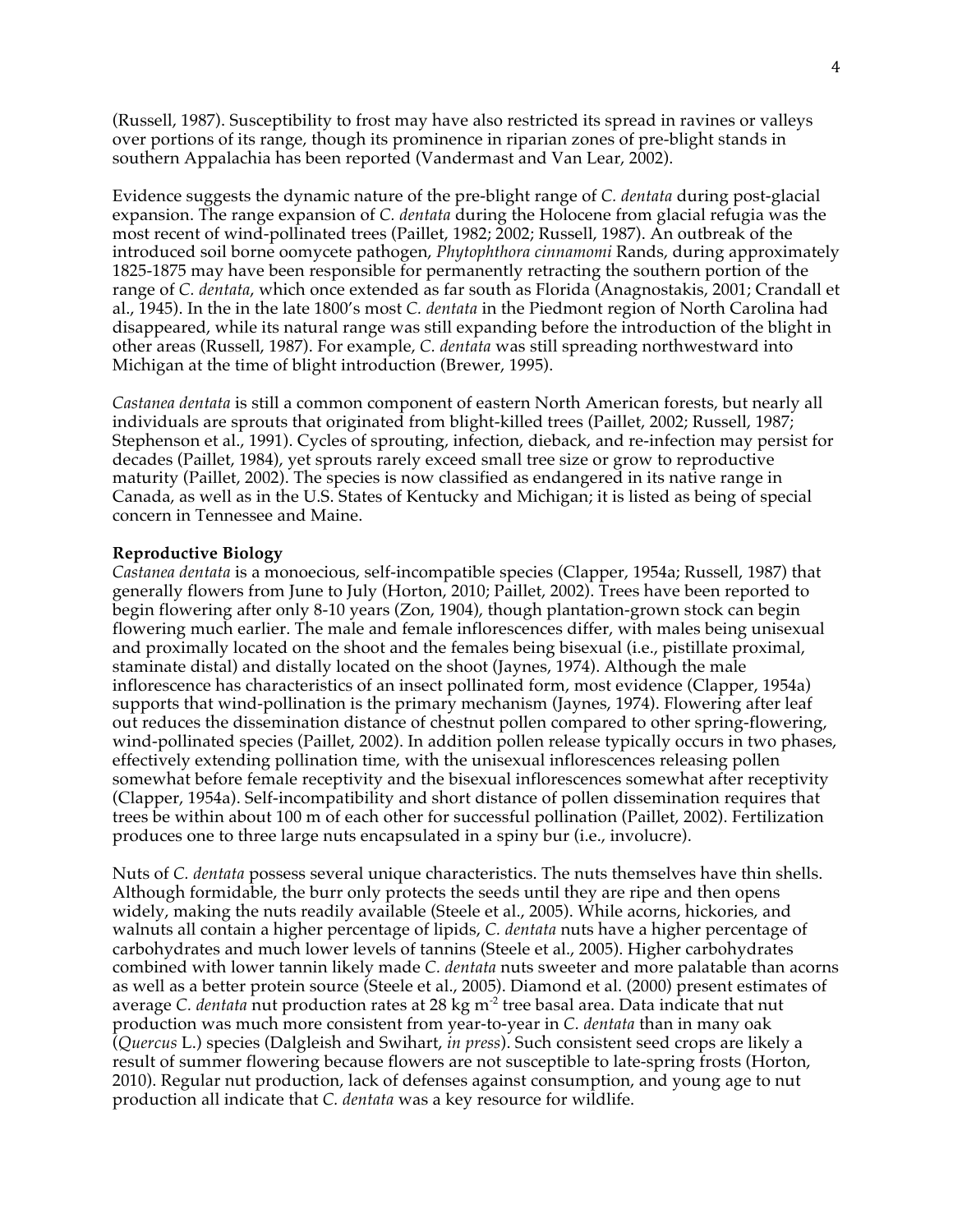Heavy seed consumption by wildlife, insects, and livestock likely limited seedling establishment (Dalgleish et al., in review; Steele et al., 2005). Thus, sexual reproduction may have contributed only nominally to historical regeneration of *C. dentata*, suggesting that regeneration success may have largely been dependent upon its capacity to sprout vigorously from the root collar following disturbance (Paillet, 2002; Russell, 1987). Sprouts have been reported to reach 2-3 m height in the first year and trees aged > 100 years still commonly retain sprouting ability (Russell, 1987). Thus, even when reproduction by seed is limited or absent, *C. dentata* can maintain itself in a stand and even increase in volume and density through sprouting (Paillet, 2002). Historically, foresters noted the rarity of *C. dentata* reproduction by seed and specifically designed silvicultural operations to promote *C. dentata* regeneration by sprouting (see citations in Paillet, 2002).

### **Vegetative Propagation**

*Castanea dentata* is difficult to vegetatively propagate, with only limited success achieved using various techniques (Cummins, 1970; Elkins et al., 1980; Keys, 1978) including softwood and hardwood rooted cuttings, ground- and air-layering, grafted scions on seedling or sapling rootstocks, rooted micropropagules (i.e., microcuttings), (e.g., Keys and Cech, 1982; Serres et al., 1990; Xing et al., 1997) and germinated somatic embryos (e.g., Merkle et al., 1991; Xing et al., 1999). Problems with rooting cuttings (both macro- and micro-propagation) can be circumvented by using juvenile source plants instead of more mature plants, or with stump sprouts instead of shoots from the higher parts of the tree (Sanchez and Viéitez, 1991). Serially grafting onto juvenile rootstocks as a means to rejuvenate mature *Castanea* genotypes has shown limited and only short-term (i.e., transient) positive effects (Giovvannelli and Giannini, 2000). Stooling seedling stock plants (i.e., macrottage) (Solignat, 1964) and inarching (Jaynes, 1961) are two other rooting techniques that have been used in various situations. Splice grafting seems to work best compared to whip, cleft and side grafts (Nienstadt and Graves, 1955) but in all methods matching sizes of rootstocks and scions is important as well as using closely related rootstocks and scions. Using juvenile rootstocks for mature scions in which the rootstocks are progeny of the ramet being propagated is recommended (McKay and Jaynes, 1969), although successful grafts can be made using scion and rootstocks of unrelated genotypes and even different species (Clapper, 1954a). More recently, bark grafting for propagating *C. dentata* scions onto juvenile *C. dentata* rootstocks has achieved up to 10% and 50% success rates for mature and juvenile scions, respectively (Elkins et al., 1992). Current state-of-the-art methods including micropropagation and somatic organogenesis and somatic embryogeneis are summarized by Viéitez and Merkle (2004) and Maynard et al. (2008); these methods offer increasing potential for large scale propagation of *C. dentatai,* especially if starting with juvenile explants.

#### **Genetic Diversity and Population Structure**

Studies have estimated genetic diversity in *C. dentata* and *C. mollissima* (the primary species used in backcross breeding efforts) using protein (isozymes) and non-coding (i.e., neutral) DNA markers (Dane et al., 1999; Huang et al., 1994; Huang et al., 1998; Lang and Huang, 1999; Tanaka et al., 2005; Villani et al., 1991). Isozyme studies show *C. dentata* to contain low to moderate levels of genetic diversity relative to other species with large geographic ranges and similar life history traits (Dane et al., 2003). In most direct comparisons with other *Castanea* species *C. dentata* exhibits the least diversity (0.151-0.183, range mean expected heterozygosity over loci) and *C. mollissima* the most (0.305-0.311). It remains unclear whether the low genetic diversity (as measured by expected heterozygosity) predisposed *C. dentata* to rapid population decline in response to the blight epidemic or whether it is a consequence of blight-induced population decline (Dane et al., 2003). An apparent consequence of the blight and *C. dentata's* resiliency through stem-collar sprouting is the moderately high level of observed heterozygosity relative to what might be expected for such decimated populations. The most persistent genotypes tend to be more heterozygous than average although seedling reproduction is rare due to the blight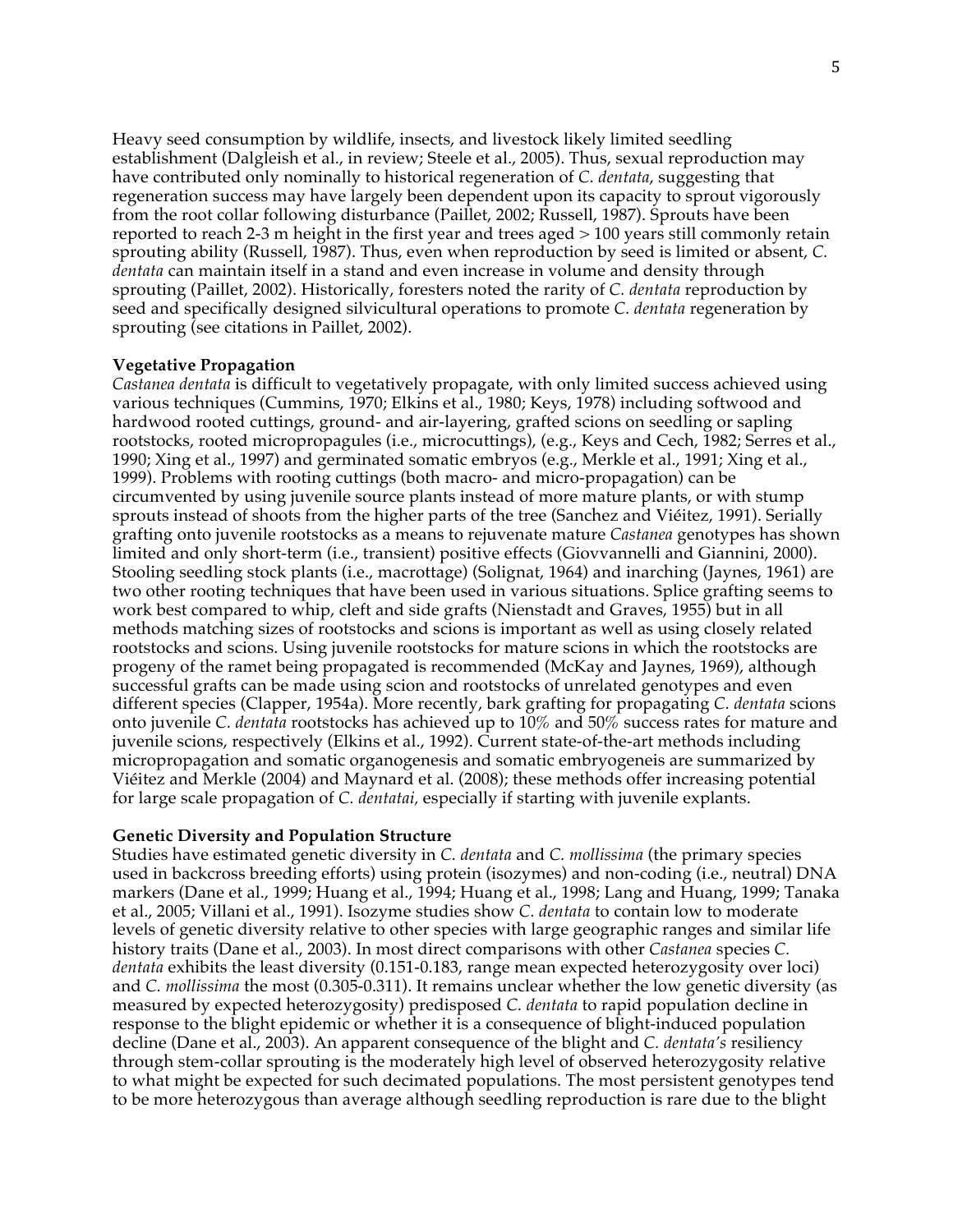and other competing environmental factors (Stilwell et al., 2003). Another possible source of persistence is somatic mutation towards blight resistance, because the source of the sprouts is comprised of only a few cells (Anagnostakis and Hillman, 1992).

Most of the genetic variation observed in *C. dentata* resides within populations (>~90% for isozymes; >~95% for DNA markers), with evidence of clinal trends in overall allele diversity and allele frequencies for some loci (Huang et al., 1994; Kubisiak and Roberds, 2006). More isozyme diversity is apparent in the southern parts of the *C. dentata* and *C. mollissima* ranges, with amounts gradually declining to the north. Two exceptions to this general pattern include less diversity found in some lower and intermediate latitude populations of *C. dentata* (Huang et al., 1998) and higher diversity found in *C. mollissima* populations in the Changjian River region, Shennongjia district (Huang et al., 1994; Lang and Huang, 1999). Two apparent clinal trends in allele frequencies have been noted in *C. dentata*, suggesting the possibility of two glacial refugia (Huang et al., 1998)—one south of the Appalachian spine (towards the Gulf of Mexico) and one to the east of the southern part of the Appalachians (towards the Atlantic Ocean). Additional neutral DNA markers and population sampling strongly support the southwest to northeast clinal trend in decreasing genetic diversity with no indication of regional boundaries (Kubisiak and Roberds, 2006). This study also found low but positive correlations between genetic and geographic distances, suggesting that *C. dentata* was a single metapopulation established by high gene flow and genetic drift and is apparently maintained by persistence of a large sample of pre-blight genotypes.

#### **Local Adaptation**

Although gene diversity studies have measured genetic variation in neutral allele frequencies over large areas of the *C. dentata* native range and found little genetic structure (Huang et al., 1998; Kubisiak and Roberds, 2006), essentially no information is available on geographic variation or genetic structure within adaptive traits such as bud flushing date, cold tolerance, or growth rate (Steiner, 2006). General patterns from species that share many life history and geographic range characteristics with *C. dentata*, can be tentatively applied to *C. dentata*. For example, trees from colder climates tend to flush leaves later, be more cold tolerant, and produce less stem wood per growing season than trees from warmer climates. The strength of the relationships varies from strong to moderate to weak, respectively, for these three traits. For bud flush, clinal gradients were detectable down to 100-300 km and pollen shed responded similarly (Steiner, 2006). Pollen shed for *Castanea* spp. at Glenn Dale, Maryland, (N38°59'  $W76°49'$ ) was strongly affected by spring and early summer temperatures, with warmer temperatures generally causing earlier flowering (Clapper, 1954b). However, nut drop date was not affected by spring or summer temperatures, but was a fixed feature of genotype. From a genetic standpoint, earlier flushing was dominant to later flushing and length of nut maturation period was additive, with progeny values being intermediate to parents flowering (Clapper, 1954b). Accordingly, one would expect the early flushing genotypes observed at Glenn Dale to be from colder climates, but sample size was not sufficient to test this hypothesis.

Although examples of short-range (<100 km) adaptation are rare, the case of cold tolerance and pitch pine (*Pinus rigida* Mill.) illustrates a precaution against broad generalizations. In this case, *P. rigida* families from colder and warmer locales within 8 km of each other were shown to have significantly different cold tolerance levels (Steiner and Berrang, 1990). Substantial within population variation in growth rate exists, creating the observed weaker trends in which trees from warmer climates grow faster in common gardens than those from colder climates. Similar patterns have been shown for wide ranging pine species, such as loblolly pine (*Pinus taeda* L.) and longleaf pine (*P. palustris* Mill.) in the southern United States (Schmidtling, 1994; Schmidtling and Sluder, 1995): warmer climate-adapted sources suffer increased mortality and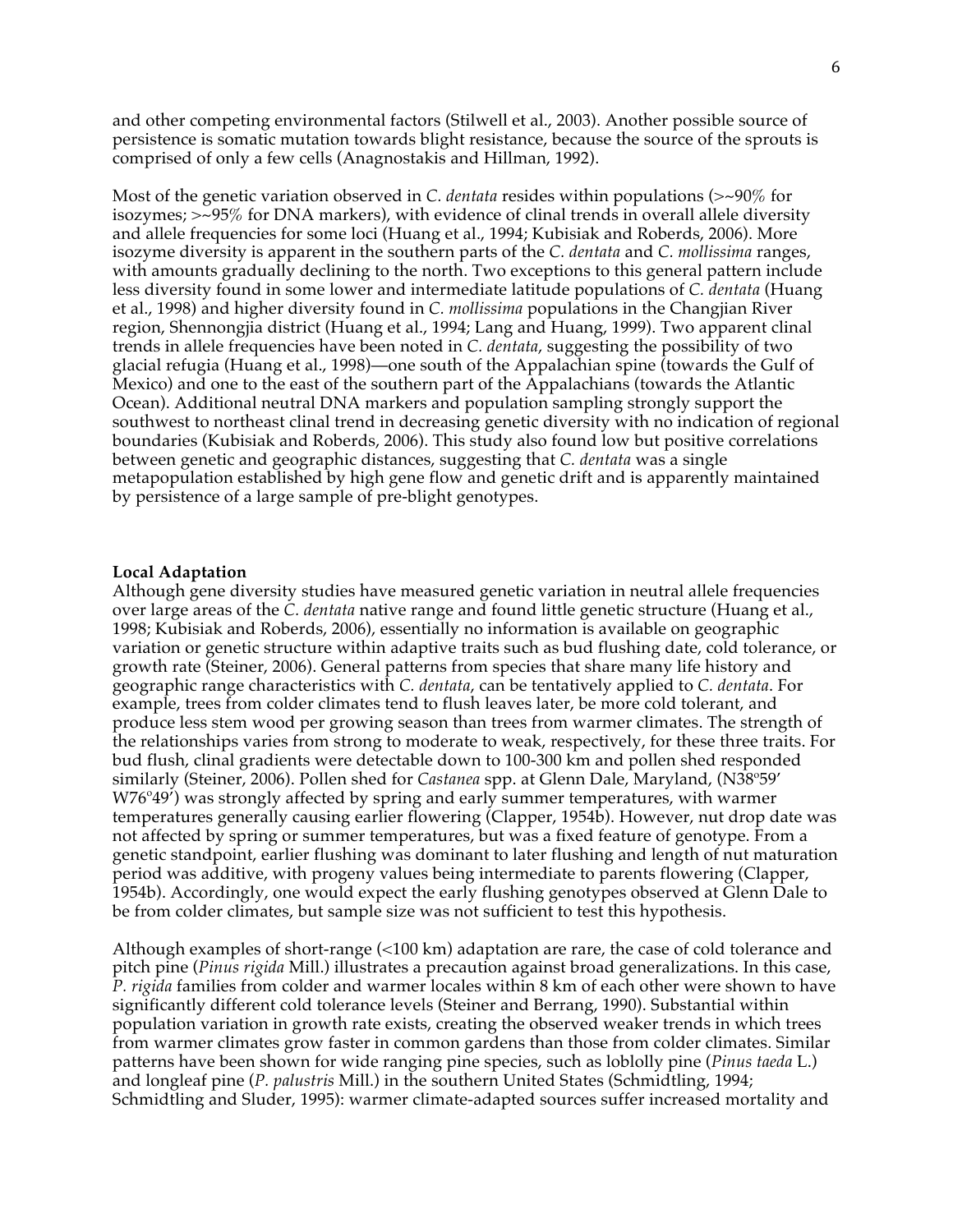slower growth in colder common garden experiments. Understanding the limits of seed source movements relative to climate is critically important for restoring *C. dentata*. Lacking empirically-derived genetic information, the logical "rule of thumb" is that adaptation is driven primarily by average minimum winter temperatures as is implemented in the USDA Cold Hardiness Zones and for forest trees such as the southern pines (Schmidtling, 2001).

### **Cytogenetics**

*Castanea spp* are diploid with haploid (n) and monoploid (x) numbers of 12 chromosomes (2n=2x=24) (Jaynes, 1962). Estimates of the genome size of *C. sativa* include 0.98 pg (943 Mbp) (Barow and Meister, 2003) and 0.81 pg (774 Mbp) (Kremer et al., 2010) per 1C or haploid content, making the average chromosome length around 70 Mbp (or about one-half the size of the *Arabidopsis* genome). Genome size estimates for *C. dentata* and *C. mollissima* (Kremer et al., 2010) are closer to the lower figure for *C. sativa* and a whole genome sequencing project for *C. mollissima* is underway (J. Carlson, personal communication). Standard root tip (mitotic) cytology has been practiced for some time (e.g., Jaynes, 1962; McKay, 1942), but only recently have techniques, including fluorescent in situ hybridization (FISH), improved to the point of developing chromosome-specific karyotypes. Chromosomal locations of the ribosomal DNA loci (18S-26S and 5S) have been established as well as the presence of the *Arabidopsis* telomere repeat sequences (Islam-Faridi et al., 2009). Anthers and their microspore mother cells are extremely small (pollen grain diameter  $\sim$  14 um) making meiotic stage cytology difficult (Dermen and Diller, 1962; Jaynes, 1962), although recent progress has been made with *C. mollissima* x *C. dentata* hybrids (Islam-Faridi, unpublished data). Evidence for translocations and inversions with respect to these two species were suspected based on genetic linkage map data (Kubisiak et al., 1997; Sisco et al., 2005) and supported by species crossability studies (Jaynes, 1962) and recent cytogenetics (Islam-Faridi et al., 2008). Further resolution is needed to determine the effect of these rearrangements on the ability of interspecies backcross breeding programs to introgress *C. mollissima* resistance genes into *C. dentata* (Ellingboe, 1994). Some isozyme loci are present in *C. mollissima* and absent in *C. dentata* and vice versa (Dane et al., 2003), suggesting that post-divergence deletions and insertions will provide additional genetic variation within interspecies backcross breeding populations (described below).

# *Part 2: Development of Blight Resistance*

### **Chestnut Blight Disease**

*Cryphonectria parasitica*, a filamentous ascomycete fungus, is a necrotrophic pathogen that incites the disease, chestnut blight (reviewed byAnagnostakis, 1987). The pathogen infects primarily through wounds on stems. Once established as germinating conidia or ascospores (or mycelial plugs in artificial inoculation), the fungus grows rapidly through the bark and colonizes the cambial zone (Beattie and Diller, 1954). Resistant reactions slow this growth, maintaining the fungus in a superficial canker (Griffin et al., 1983). Susceptible reactions continue development unimpeded, encircling the stem and causing vascular dysfunction, resulting in death of distal tissues and stem dieback.

Resistance reactions are thought to be primarily chemical, where mycelial fans are unable to develop and grow rapidly in resistant trees (Griffin et al., 1983). More susceptible reactions allow the fungus to develop to the reproductive stage in which two types of spores can be formed to cause additional infections and expand the epidemic (Beattie and Diller, 1954). Conidia are single-celled spores, produced asexually and thus carry the same haploid genotype as the parental culture (thallus). They are formed within pycnidia from which they are extruded in a gummy paste (cirrhus) and are efficiently transported through water or animal (insects, mites, birds, mammals) movement (Anagnostakis, 1987). Conidia can serve as vegetative propagules when infecting wounds on chestnut stems or serve as donor gametes (spermatia) when mating with fruiting bodies (protoperithecia) of sexually compatible genotypes.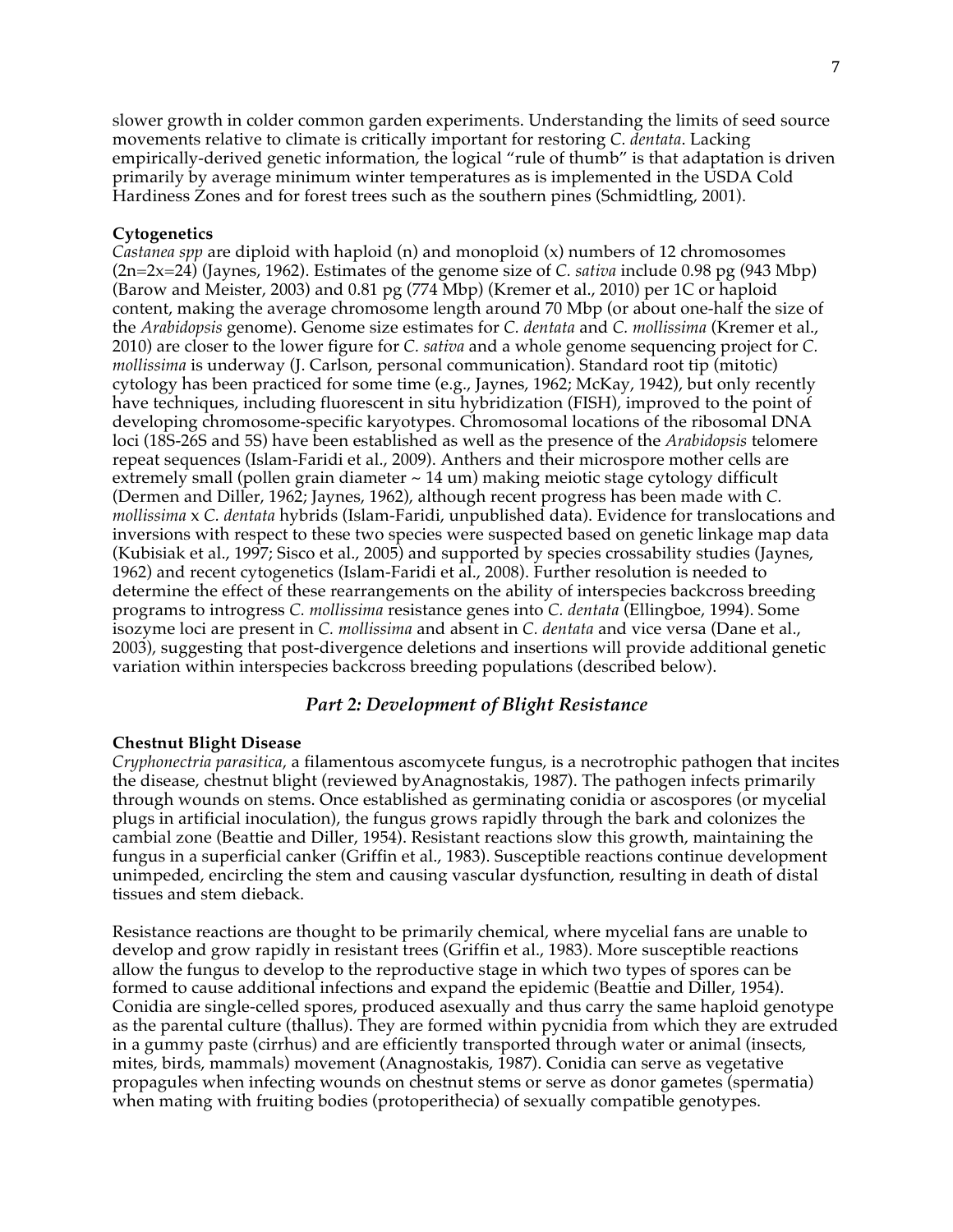Fertilization results in the formation of dikaryotic  $(n + n)$  ascus initials within the perithecium where diploidization (2n) occurs followed by meiosis and one mitoses leading to eight (two per meiotic product) ascospores (n) per ascus (Marra and Milgroom, 2001). The ascospores subsequently undergo another mitosis, becoming two celled. Asci contents are forcibly ejected into the air and wind-disseminated to fresh wounds where they may cause new infections. Conidia can form within one month of infection and ascospores by four months, resulting in rapid spread of the disease. Because it forms a perennial canker, the fungus has ample opportunity to sporulate whenever temperatures are above freezing. Conidia can persist at least one year in soil and the net result is persistence over winter and other harsh environments.

The mating system of *C. parasitica* is bipolar (one locus, two alleles (MAT-1, MAT-2)) selfincompatible (i.e., heterothallic) (Marra and Milgroom, 2001). However, the genetic basis of selfincompatibilty is not entirely clear and exceptions occur and have been observed in both the laboratory and field (Marra et al., 2004). In these cases of mixed mating both self- and crossfertilization occur, providing *C. parasitica* with additional opportunity for successful reproduction and continued disease development. Vegetative (or heterokaryon) incompatibility is commonly observed between *C. parasistica* cultures (Cortesi and Milgroom, 1998). The genetic basis for this is fairly well understood with several vegetative incompatibility (vic) genes identified and mapped (Anagnostakis, 1982; Cortesi and Milgroom, 1998; Kubisiak and Milgroom, 2006). *Cryphonectria parasitica* genotypes are essentially vegetatively incompatible (anastomosis prevented) when any one of the vegetative incompatibility (vic) genes does not match, although exceptions occur such as epistasis (Huber, 1996). Such incompatibility effectively limits hyphal anastomoses and the potential for cytoplasmic transfer including the transmission of virulence-attenuating (hypovirulent) mycoviruses (discussed below).

### **Approaches to Control Chestnut Blight**

Over the decades, scientists have pursued three genetic approaches to control blight disease: i) biological control, inoculation of *C. dentata* with hypovirulent strains of the blight fungus; ii) breeding *C. dentata* using both intra- and inter-species methods; and iii) genetic modification of *C. dentata* using genes having resistance-like properties. Each of these approaches will be reviewed below. Some have argued that successful restoration of *C. dentata* will require a combination of approaches combined with sound silvicultural practice. For example, Griffin (2000) promotes combining appropriate site selection and optimal silviculture to minimize stress on *C. dentata* with trees selected though natural variants, breeding or engineering for partial blight resistance along with hypovirulence treatments, or restricting planting to areas harboring less virulent strains of *C. parasistica*. Only time will tell how these different approaches will individually and collectively contribute to establishing and increasing *C. dentata* populations capable of surviving and sexually reproducing in contemporary eastern forests.

#### **Biological Control with Hypovirulence**

Hypovirulence is the reduction in (attenuation of) virulence of the blight fungus caused by a mycovirus in the family Hypoviridae (Milgroom and Cortesi, 2004). *Cryphonectria parasitica* strains that are infected with these hypoviruses will create superficial or 'healing' cankers that are not lethal for the tree (Griffin, 2000; Milgroom and Cortesi, 2004). In many areas of Europe, hypovirulence has effectively controlled blight spread (Griffin, 2000; Milgroom and Cortesi, 2004). Hypoviruses in Europe have dispersed naturally and through management that directly inoculates cankers, though it remains unclear whether human-aided deployment has significantly increased the dispersion of hypoviruses (Milgroom and Cortesi, 2004). In different areas of Europe, *C. sativa* is managed either for coppice forests for timber or nut orchards, or some combination of both (Milgroom and Cortesi, 2004). The incidence of blight infection, hypovirulence, and tree mortality all vary with management, environmental conditions and the age of the trees within a stand or orchard (Milgroom and Cortesi, 2004).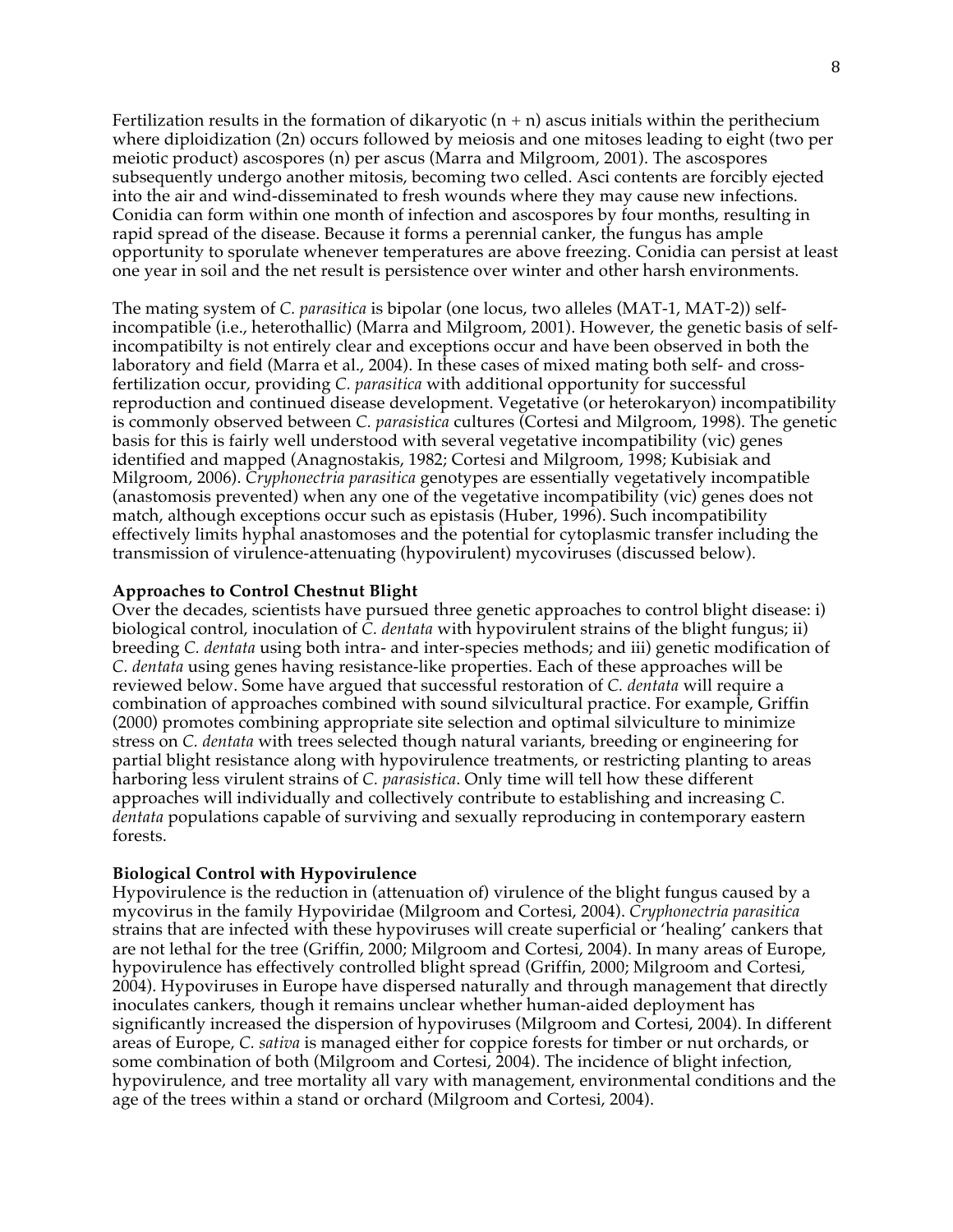The discovery of hypoviruses affecting blight cankers in *C. dentata* populations outside the native range in Michigan fueled hopes for using hypovirulence to control blight throughout North America (MacDonald and Double, 2006). Between the 1970s and 1990s, several attempts were made to use hypoviruses for biocontrol, with limited success in plantation settings in Connecticut and Virginia (Griffin, 2000) and in a natural stand in Wisconsin (Milgroom and Cortesi, 2004). Michigan remains the only success story for hypovirulence in North America: in some Michigan populations trees grow large with only few healing cankers and reproduce via seed (Milgroom and Cortesi, 2004). However, while blight control at the individual canker level with hypoviruses is often highly successful, in most North American *C. dentata* stands where biocontrol has been tried, viruses fail to spread among trees and sometimes even among cankers within a tree, severely limiting the use of mycoviruses as biocontrol agents (Griffin, 2000; MacDonald and Double, 2006; Milgroom and Cortesi, 2004). While vegetative incompatibility of the fungus is often cited as the mechanism preventing hypovirus spread, many questions remain concerning the environmental and biological conditions necessary to promote the establishment and spread of hypoviruses (Milgroom and Cortesi, 2004).

### **Breeding for Blight Resistance**

Chestnut breeding in the eastern U.S. began as early as 1894 with work at Beltsville, Maryland (van Fleet, 1914). The USDA breeding program began under van Fleet in 1909 in direct response to the chestnut blight epidemic, with an important experimental test site at Glenn Dale, Maryland, added in 1911. The primary goal of the USDA breeding program was producing blight resistant forest trees for timber, tannins, and wildlife as well as orchard trees for nuts (Clapper, 1954a). Van Fleet first observed blight in his material in 1907, causing him to terminate work on *C. dentata* (= *C. americana*) and concentrate on Asian chestnuts and chinkapins. By 1925, the USDA program was being led by G.F. Gravatt and R.B. Clapper, when Clapper's first *C. dentata* x *C. mollissima* hybrid crosses were made utilizing materials collected in Asia by R.K. Beattie (Beattie and Diller, 1954; Diller and Clapper, 1965). Clapper led the program through 1949 when F.H. Berry and J.D. Diller assumed responsibility. In 1960 the USDA program was discontinued; some materials were transferred to the Connecticut breeding program (Berry, 1978).

Chestnut breeding work at the Connecticut Agricultural Experiment Station (CAES) began in 1930 with A.H. Graves working at the Brooklyn Botanical Garden and conducting field tests near Hamden, Connecticut, through 1962. Following Graves in 1962, R.A. Jaynes led the CAES breeding program until 1983 when S.L. Anagnostakis assumed responsibility through to the present (http://www.ct.gov/caes/cwp/view.asp?a=2815&q=376752). Work at CAES was highly collaborative with the USDA program, using similar strategies of species hybridization and resistance testing in anticipation of finding and cloning the ideal combination of resistance from Asian chestnut species and fast growth and forest tree form from *C. dentata*. One extensive forest test planting of CAES hybrid material was made between 1969 and 1975 at the Lesesne State Forest in Virginia (Jaynes and Dierauf, 1982). Most trees planted were open-pollinated seeds/seedlings of selected first- and second-generation hybrid parents (with resistance sources from *C. molissima* and *C. crenata*), thus comprising third and fourth generation trees where selection for blight resistance had been practiced. By 1980, eleven of the nearly 12,000 planted trees were selected and propagated into two orchards in Connecticut and Virginia. However, Jaynes and Dierauf (1982) concluded that adequate field resistance was not obtainable among trees that are predominantly (presumably >50%) *C. dentata*. Later, Anagnostaksis (2001) found this strategy limiting in terms of producing timber quality forest trees and is now actively backcrossing both *C. mollissima* and *C. crenata* sources of resistance to *C. dentata* as originally outlined by Burnham et al. (1986), discussed below.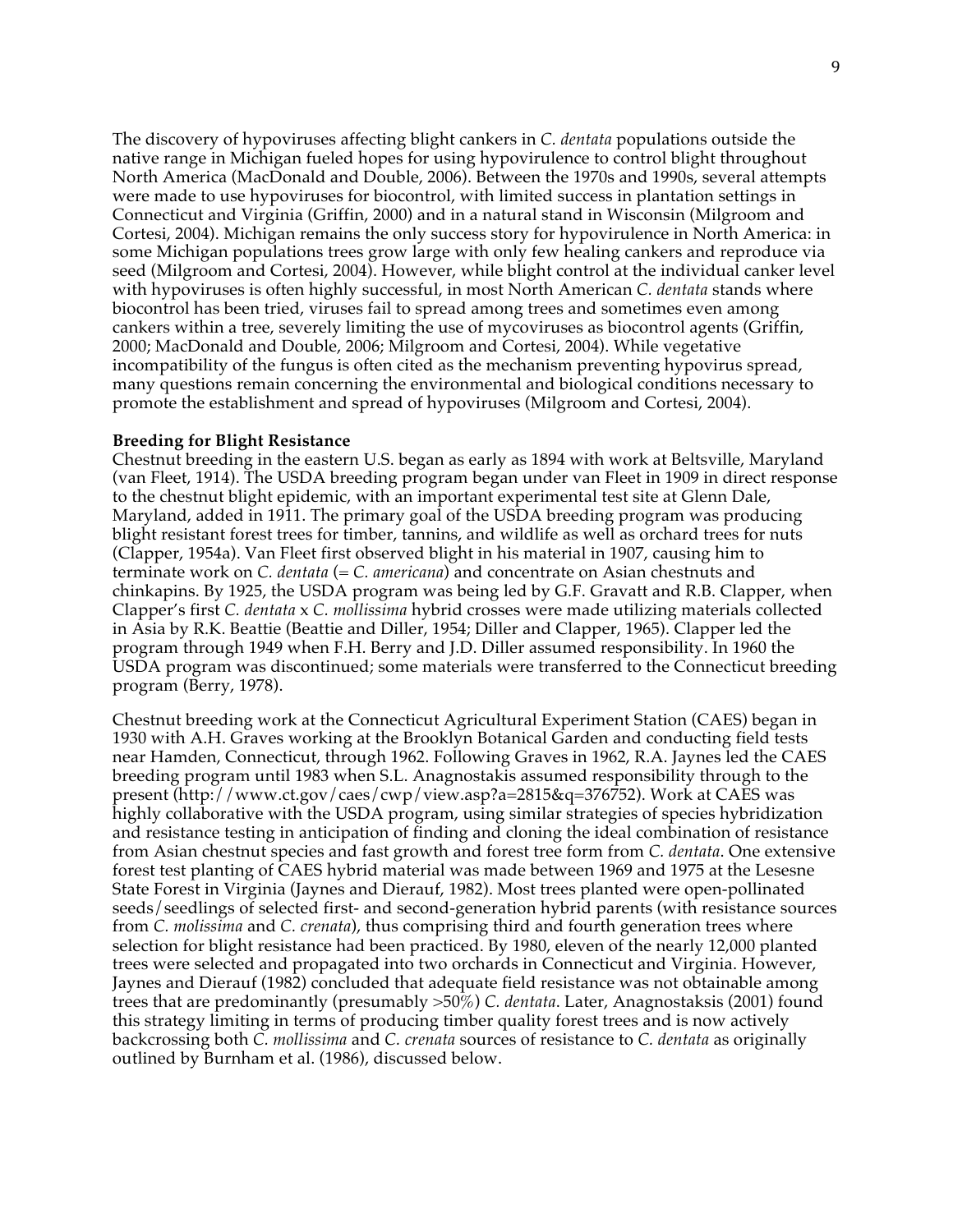In the early 1980s, a backcross breeding program was proposed to introgress blight resistance genes from Asian chestnuts into *C. dentata* (Burnham, 1981; Burnham et al., 1986). The specific steps include making three backcross generations with selection for resistance at each generation to ensure retention of Asian resistance genes, intercrossing the selected  $BC<sub>3</sub>$  trees to produce BC3F2 populations fully segregating (i.e.*,* all of homozygote and heterozygote classes) for resistance, selecting in the BC3F2 populations for high resistance (i.e.*,* tree being homozygous for the Asian alleles at all resistance genes), and establishing the selections in seed orchards to produce planting stock for forest planting. In this selection program, two types of orchards are maintained, isolated from each other—Type A and Type B. In the Type A orchard only backcross progeny are grown, exposed to blight, susceptible trees removed, resistant (i.e., moderately resistant due to heterozygous state of resistance genes) trees used for controlcrossing to *C. dentata* to form next generation backcross or open-pollination among selected backcrosses to produce segregating  $F_2$  population. Seeds from the open-pollination in the Type A orchard are planted in the Type B orchard and again exposed to blight, susceptible and intermediate resistant trees are removed, highly resistant trees are allowed to open-pollinate each other to produce highly resistant backcross bred *C. dentata* nuts for planting in the forest.

The American Chestnut Foundation (TACF) was founded to breed *C. dentata* capable of surviving and reproducing in the forest using the backcross breeding method proposed by Burnham (Burnham et al., 1986; Ellingboe, 1994). Several lines from both the USDA and the CAES breeding programs served to jump-start TACF's breeding program. Prior to closing the USDA program, Clapper and Diller established two wide-ranging series of test plots (1936-1939 and 1947-1955) of *C. mollissima* and various first- and second-generation hybrids, including material from the CAES program (Berry, 1980; Diller and Clapper, 1969; Diller et al., 1964). A few of the individual backcross chestnut trees survived and grew well in the test plot in southern Illinois (Crab Orchard Wildlife Refuge) with the best tree being cloned by grafting and eventually named 'Clapper' (Clapper, 1963; Little and Diller, 1964) (ancestry *C. mollissima*  seedling M16 selected at Glenn Dale, Maryland, from PI 34517, Tianjin, China and *C. dentata* FP.555 used as grandparent and parent). Additional important named *C. mollissima* selections included 'Crane', 'Kuling', 'Meiling', 'Nanking', and 'Orrin' (Berry, 1978). Similar to the USDA program's 'Clapper' tree, CAES produced and identified a highly desirable  $BC_1$  named 'Graves' (ancestry *C. mollissima* seedling 'Mahogany' selected by A. H. Graves at Hamden, Connecticut, from PI 70315, northeastern China, *C. dentata* FP.551, pollen received from Bell, Maryland, and a *C. dentata* tree from Clinton Corners, New York, used as grandparent and parent, respectively). A. H. Graves made the M16 x FP.551 F1 cross and H. Neinstaedt selected the F1 parent tree at Hamden and made the backcross (see Burnham et al., 1986, for a detailed summary of all crosses made in both CAES and USDA programs and their performances in various tests). Hebard (1994; 2006) describe the maturation of the TACF breeding program (also see www.acf.org/r\_r.php), including breeding, planting, growing, and inoculating techniques.

There are many important features of the backcross breeding program associated with genetics, plant breeding, and restoration (Burnham et al., 1986). For example, it is important to use many unrelated *C. dentata* trees at each generation to properly sample the native species alleles. Parent trees should originate within the region where the progeny trees will be planted to promote local adaptation. Recent evidence for uncertainty regarding cold tolerance of hybrid-backcross chestnut used in breeding programs for reintroduction in the northeastern U.S. (Gurney et al., 2011) emphasizes the importance of adaptation for successful reintroduction. In addition, sources of resistance should include parent trees of both *C. mollissima* and *C. crenata*, because it is likely that trees within and among species will carry different resistance genes. These features are especially important when breeding many locally adapted populations to reintroduce and restore a wide-ranging species (Worthen et al., 2010). To achieve these goals, multiple *C. mollissima* genotypes are being used as resistance sources, with several being advanced to the BC<sub>2</sub> and BC<sub>3</sub> stages. The basic plan of using 20 sets (i.e., recurrent lines or lines) of four unrelated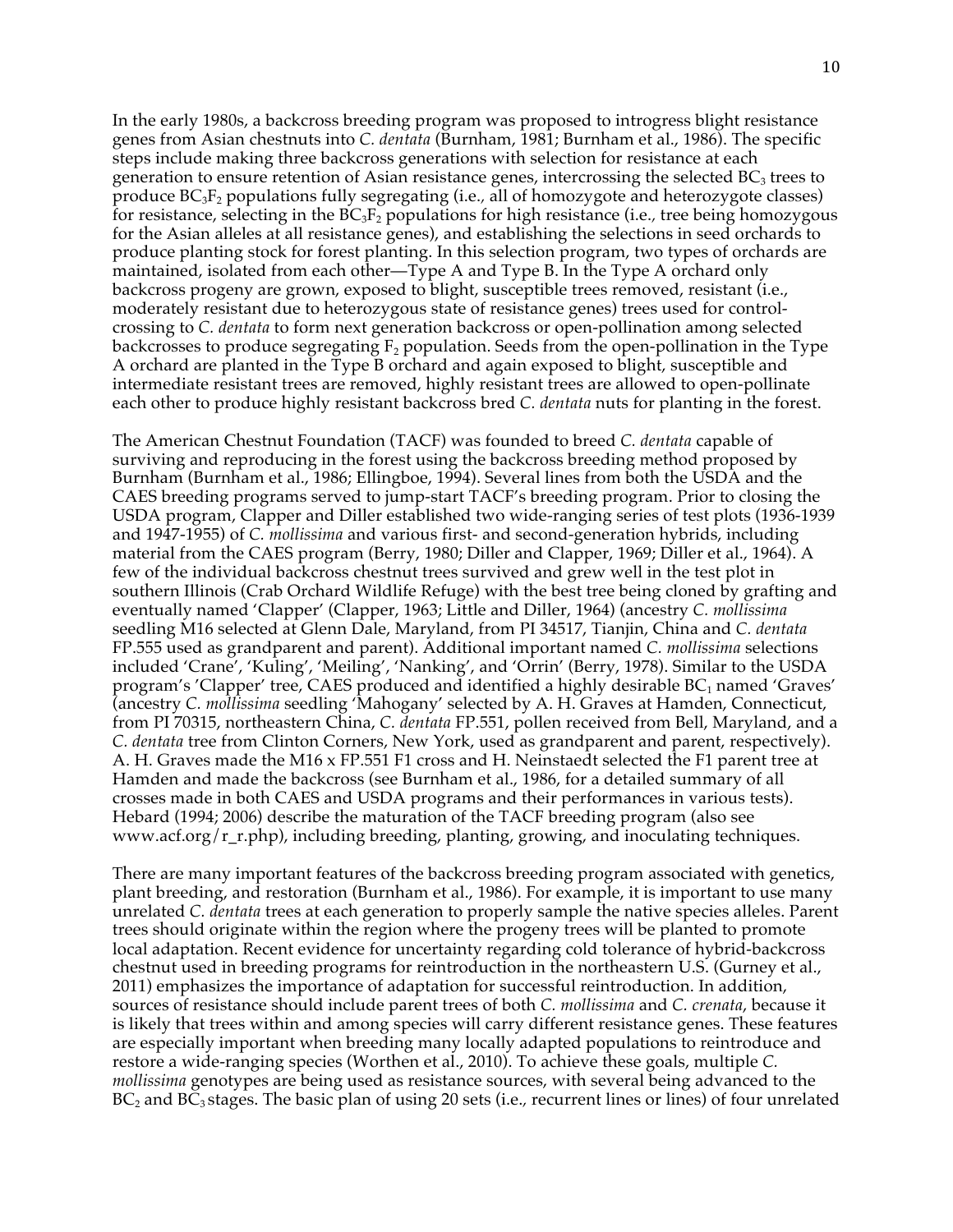*C. dentata* trees as parents (producing the F<sub>1</sub>, B<sub>1</sub>, B<sub>2</sub>, and B<sub>3</sub> generations) with each *C. mollissima* resistance source has proven to have substantial practical limitations, because the *C. dentata* individual serving as a parent typically dies before enough flowers and progeny can be produced. Thus, most of the lines contain more than four *C. dentata* parents, providing the potential for additional genetic diversity among the selections.

Leffel (2004b) provided a thorough discussion of additional breeding techniques and methods to produce blight-resistant *C. dentata*. Some can be considered modifications of the basic backcross breeding plan, while others appear novel to *C. dentata*. The modifications are aimed at making the backcross breeding more efficient by utilizing naturally selected  $BC_2F_2$  trees to make the  $BC_3$  generation and/or using cytoplasmic male sterility (CMS) to produce the backcross generations. The former modification allows for much smaller backcross families, as all  $BC<sub>3</sub>$ trees should be equally resistant being heterozygous for most if not all resistance genes. Allowing these  $BC_3$  trees to intercross provides a  $BC_3F_2$  generation that can be planted in seed orchards at close enough spacing to allow natural blight infections to cull the less than fully resistant trees. The selected trees should then be mostly homozygous for resistance, providing resistant planting stock for forest planting. Leffel (2004a) provides information suggesting that male sterility is controlled by a cytoplasmic and a nuclear factor and that *C. mollissima* x *C. dentata*  $F_1$  trees are male fertile while the reciprocal crosses are male sterile. If this proves correct, male sterile hybrids and backcrosses can be selected allowing surrounding *C. dentata* to openpollinate to provide the next generation of BC seeds. Allowing natural selection for blight resistance further reduces the workload. A third modification specifically recommends using *C. mollissima* and *C. crenata* as sources of resistance and crossing to avoid male sterility. But instead of backcrossing, the program proceeds as follows: 1)  $F_1$  selected for blight resistance and openpollination to produce  $\overline{F}_2$ , 2) select for blight resistance in  $F_2$  and allow open-pollination to produce  $F_3$ , and 3) plant  $F_3$  in seed orchard at close enough spacing to allow for natural selection for most resistant genotypes. These trees should breed fairly true for resistance and can be used to produce planting stock for forest planting.

Many workers have noted low levels of blight resistance at very low frequencies in naturallyoccurring populations of *C. dentata*, suggesting that if this phenotype is genetically based then it should be possible to use within species recurrent selection and breeding to produce populations with resistance levels adequate for forest planting (Griffin et al., 1983). The American Chestnut Cooperators Foundation (ACCF) is actively pursuing an intra-species recurrent selection and breeding program starting with a sizeable base of large surviving American (LSA) chestnut trees (http://ipm.ppws.vt.edu/griffin/accf.html). Breeding programs in Tennessee (Thor, 1978), West Virginia (Given and Haynes, 1978), and Virginia (Griffin, 2000) are committed to identifying large surviving *C. dentata* trees, screening their progeny (open- and control-pollinated) for resistance, selecting and grafting the most resistant progeny for producing improved seed orchards and breeding parents for another cycle of screening and selection. An attempt at mutation breeding was carried out by various individuals and organizations starting in 1956 and running into the 1970s (Burnworth, 2002; Dietz, 1978). Native *C. dentata* seeds were irradiated with gamma radiation (3000 rads) and then planted to evaluate their phenotypes. Seeds were collected from selected first mutant generation  $(M_1)$  trees and planted to produce a  $M_2$  generation. Some of these on Sugarloaf Mountain near Dickerson, Maryland, have shown potential for blight-resistance (D.W. Fulbright and W.L. MacDonald in Burnworth, 2002). A breeding program to continue working with these trees was initiated in 2002 by the American Chestnut Research Foundation sponsored by Stronghold, Inc. (Burnworth, 2002).

# **Genetic Modification**

It has been argued that the first application of genetically modified organisms (GMO) in forest trees will be for restoration of species decimated by invasive pathogens or pests (Adams et al.,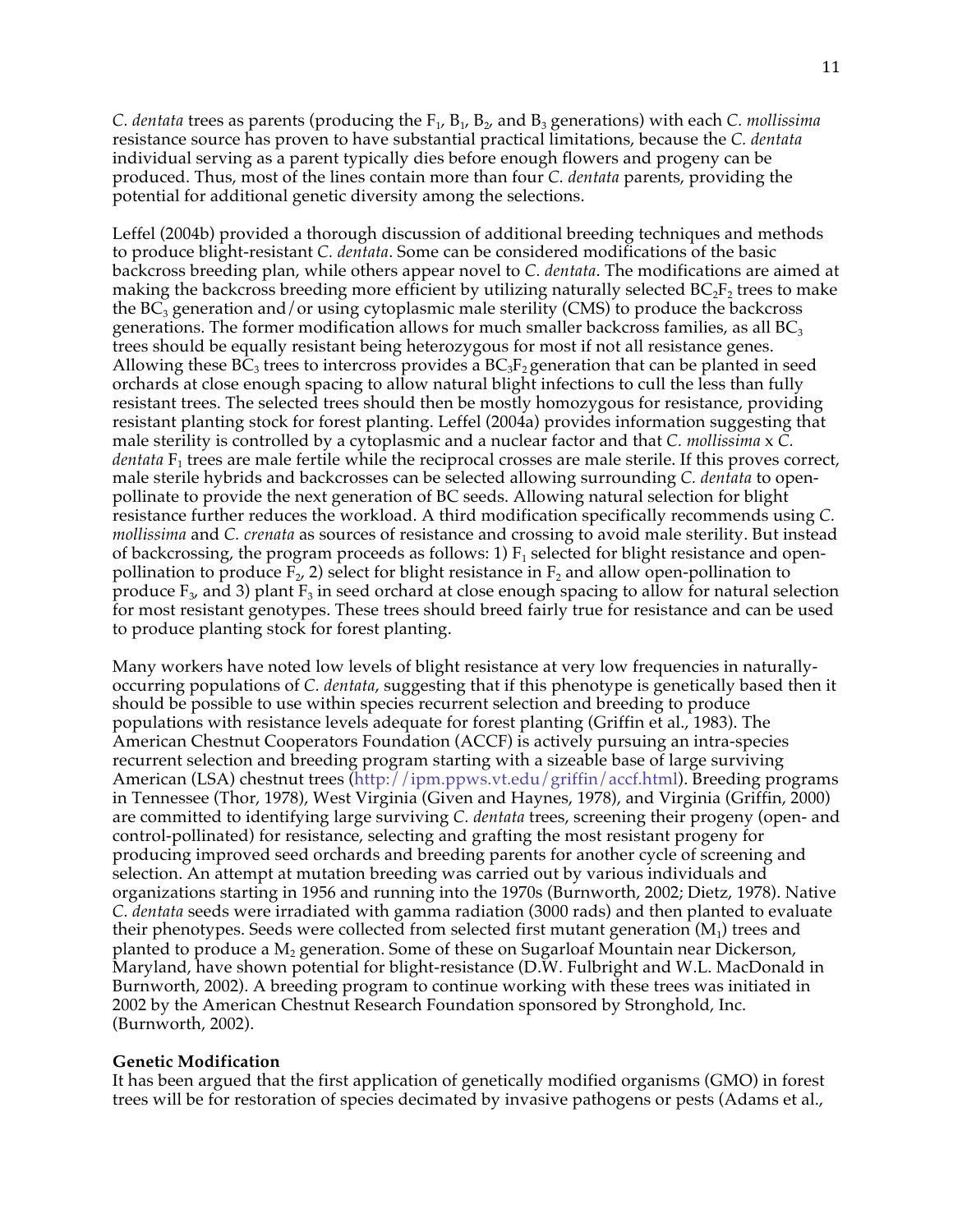2002; Merkle et al., 2007). *Castanea dentata* certainly falls into this category and much progress has been made in developing the prerequisite technologies for genetic modification (GM). *In vitro* propagation in *Castanea* spp. was studied over decades in Spain with results summarized by Viéitez and Merkle (2004) and Maynard et al. (2008). Key achievements include derivation of somatic embryogenic cultures from seedling leaf explants (Corredoira et al., 2003) and stable gene transformation using *Agrobacterium* co-cultivation with leaf-derived embryogenic cultures and eventual plantlet formation (Corredoira et al., 2004). Work in *C. dentata* has progressed through similar stages under long-running programs at the University of Georgia (UGA) and the State University of New York, College of Environmental Science and Forestry (SUNY-ESF). In the UGA program, somatic embryogenic cultures were matured into cotyledon-stage embryos (Merkle et al., 1991) and stably transformed embryogenic cultures were obtained using bioliostics (Carraway et al., 1994). This was followed by plantlet formation *in vitro* (Carraway and Merkle, 1997), but survival of trees through acclimation and transfer to greenhouse was not achieved for several more years (Robichaud et al., 2004). Later, application of suspension culture and other cultural changes resulted in 100-fold improvement in efficiency of plantlet formation (Andrade and Merkle, 2005). Use of antibiotic selection in suspension cultures following co-cultivation of embryogenic cultures with *Agrobacterium* led to production of transgenic *C. dentata* plants that grew to the male flowering stage (Andrade et al., 2009). In the SUNY-ESF program, plantlets derived from somatic embryogenic cultures were successfully produced and transferred to the nursery (Xing et al., 1999) and stably transformed cultures and plantlets were produced using *Agrobacterium*-mediated transformation of an antifungal gene (Polin et al., 2006; Rothrock et al., 2007).

Obtaining blight resistant *C. dentata* plants through GM, followed by crossing those plants to a wide array of *C. dentata* trees to produce a blight-resistant, genetically-variable population for reforestation is the goal of the program at SUNY-ESF (W.A. Powell, personal communication). Substantial progress has been made in designing and selecting small proteins, with antimicrobial activity against *C. parasitica* and other necrotrophic pathogens, while showing little or no toxicity to *Castanea, Malus*, or *Salix* pollen (Powell et al., 1995; Powell et al., 2000; Powell and Maynard, 1997; Powell et al., 2006). This suggests a potential path forward in engineering pathogen resistance for plants as demonstrated in transgenic poplar with enhanced resistance to the necrotrophic pathogen *Septoria musiva* (Liang et al., 2002). Another promising lead for chestnut blight resistance is the oxalate oxidase gene (*OxO*) (Polin et al., 2006; Welch et al., 2007). Oxalate production has been shown to be a significant *virulen*ce factor in the blight fungus, *C. parasitica* (Chen et al., 2010; Havir and Anagnostakis, 1986). The *OxO* gene, when transformed into in poplar, provides increased tissue tolerance to oxalate and enhanced resistance to *S. musiva* (Liang et al., 2001). Co-transformation of two or three genes is a strategy that may prove useful where post-transformation breeding is required. In *C. dentata* this is routinely accomplished with three genes-- a visual selectable marker (such *GFP*), antibiotic resistance (such as *npt*II) for selection in culture, and the candidate resistance gene (Newhouse et al., 2010; W. A. Powell, personal communication). Because the marker and selection genes are not linked to the resistance gene, they can be removed from the segregating breeding population while progeny inheriting only the candidate resistance genes are maintained. Although potentially useful, co-transformation has limitations such as high variation in gene expression and gene silencing (see Halpin et al., 2001). One way around these limitations is the co-expression of multiple genes in a single open reading frame (i.e., Liang et al., 2005).

Another important consideration for GM trees is the source and tissue specificity of resistance genes and their promoters and regulators. Researchers are identifying and isolating candidate resistance genes from the relatively resistant *C. mollissima* (Forest Health Initiative, FHI, unpublished data) and efforts to clone promoters from *C. dentata* have been successful (Connors et al., 2002). Within the FHI, candidate genes are identified by their presence in genomic regions identified as QTLs for resistance, their up-regulation in inoculated vs. non-inoculated stems in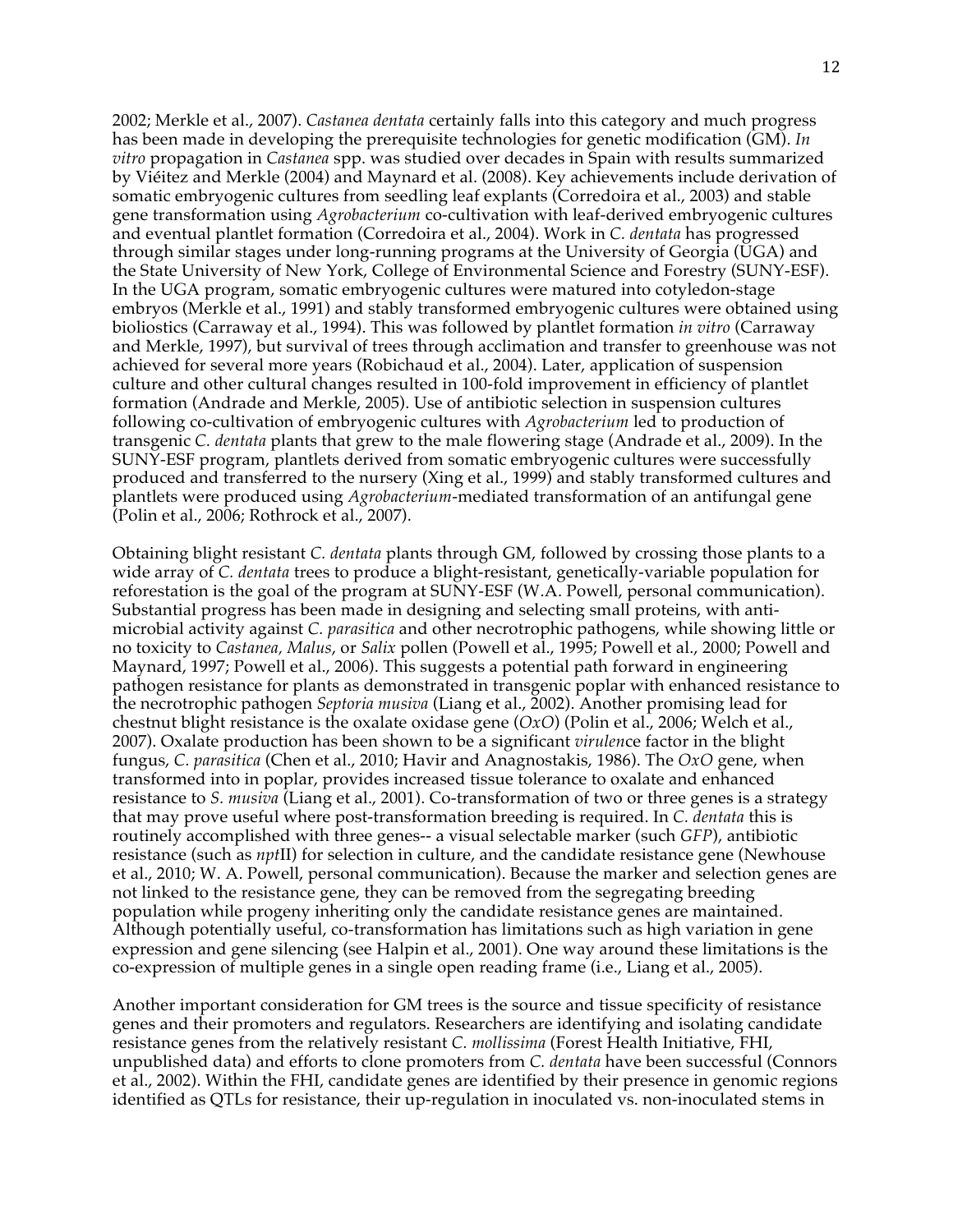*C. mollissima*, and their presence or absence in suppressive subtraction hybridization (SSH) libraries (Baier and Powell, personal communication) and transcriptomic screens (Barakat et al., 2009). One such gene of interest is a laccase gene that is highly expressed in *C. mollissima* stem tissues and very lowly expressed in *C. dentata*. It also appears that this gene maps to a blight resistance QTL and as such is considered a candidate resistance gene. Utilizing genes from a closely related species in GM, so called intragenics (including cisgenics), has similarities to interspecies backcross breeding (Schouten and Jacobsen, 2008) and may offer new opportunities for restoring species on the verge of extirpation. An example is *Tsuga canadensis*, where the exotic hemlock woolly adlegid (*Adelges tsugae*) is decimating the species and no crossable species with resistance exists. However, non-crossable congenic species with co-evolved resistance do exist, e.g., *T. chinensis* (see Montgomery et al., 2009) and offer hope for a form of intragenic technology to intervene on behalf of *T. canadensis*. A recent intragenesis example in poplar, the model forest tree for genetic transformation, utilized genomic copies (i.e.*,* cisgenes) of five protein-encoding genes (involved in gibberellin metabolism or signaling) to demonstrate increased genetic variation in growth and wood anatomy traits, including variants that showed either faster growth with no change in wood fiber quality or higher fiber quality with no change in growth rate (Han et al., 2010).

### **Molecular Marker Applications**

Molecular markers have improved our understanding of *C. dentata* genetics by delineating patterns of genetic diversity and dissecting quantitative trait variation (e.g., Casasoli et al., 2006; Dane et al., 2003; Huang et al., 1998; Kubisiak et al., 1997; Kubisiak and Roberds, 2006; Pigliucci et al., 1990). In a similar manner, molecular markers revealed detailed information on the chestnut blight fungus focusing on genetic diversity and mating system mechanics (Marra and Milgroom, 1999; Marra and Milgroom, 2001; Milgroom et al., 1992a; Milgroom et al., 1992b). In the near future marker genotyping a mapping population (i.e.*,* a single cross of 100 progeny) of the fungus scored for canker development in a sample of *C. molissima* x *C. dentata* host trees may provide QTL for *virulen*ce (F. Hebard, personal communication, unpublished data). Early in the DNA marker era Bernatzky and Mulcahy (1992) and Ellingboe (1994) suggested using a large number of restriction fragment length polymorphisms (RFLP) markers to map resistance genes in *C. mollissima* and use the markers to facilitate their introgression into *C. dentata* through backcross breeding. Conceptually, this is an excellent idea that was proven in numerous systems (Collard and Mackill, 2008; Moose and Mumm, 2008); however, only a few RFLP markers were developed for *Castanea* spp. Random amplified polymorphic DNA (RAPD) markers proved more cost effective for producing larger numbers of markers and they, along with the few RFLPs and the previously developed isozyme markers, were used to map the *C. dentata* genome as well as identify quantitative trait loci (QTL) (Kubisiak et al., 1997). However, RAPD and the later developed amplified fragment length polymorphisms (AFLP) markers (Sisco et al., 2005), both being dominant and difficult to track among different families were not optimal or cost effective for operational use in large breeding programs (F. Hebard, personal communication).

The recent development of large sets of short sequence repeat (SSR or microsatellite) and single nucleotide polymorphism (SNP) markers (TL Kubisiak, CD Nelson, RR Sederoff *in prep*; also see www.fagaceae.org) are likely to provide the practical application envisioned early on by Bernatzky, Mulcahy, Ellingboe and others (e.g., Nance et al. 1992). These markers are codominant and much higher in sequence specificity (providing data on the same loci across families) effectively overcoming the two major problems encountered with RAPD and AFLP. However, cost effectiveness could still be an issue at least in the near-term. Fortunately newly funded research (i.e., FHI) is fully testing these markers in backcross breeding as well as in assisting with higher-density and higher-resolution mapping for candidate gene discovery. The candidate genes will be isolated from *C. mollissima* and used to transform *C. dentata* to directly test their effectiveness in providing blight resistance. The highly informative maps enable the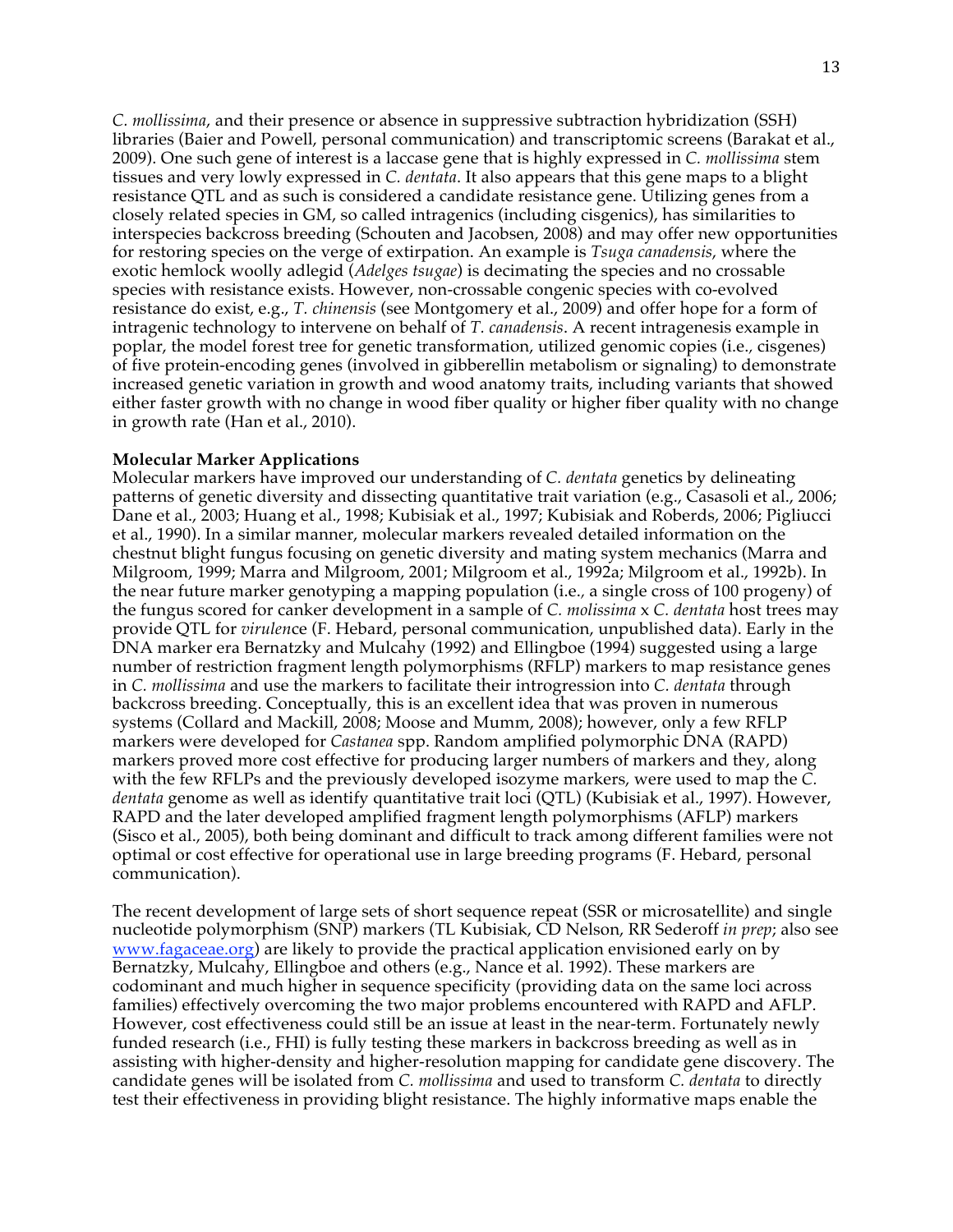tracking of introgressed *C. mollissima* genes in early and later generation backcross families. In addition, these maps will provide estimates of the remaining *C. mollissima* genome at various backcross generations, facilitating the dual selection of resistance provided by *C. mollissima* genes and *C. dentata* silvical traits provided by the *C. dentata* genome. The use of markers in selection for recurrent (*C. dentata*) type (i.e.*,* genomic regions) provides up to a 3X improvement in recovery of recurrent type (Tanksley and Rick 1980; Soller and Beckmann 1986). Traditionally, many backcross programs used six backcross generations as a standard (Allard, 1960); however, with informative, well-spaced markers two generations provide similar results (e.g., Visscher et al., 1996). Given that TACF backcross program was planned for three backcross generations (Burnham et al., 1986), markers may reduce this to one allowing for additional resistance sources to be introgressed with a similar level of effort.

Other potentially useful applications for highly polymorphic DNA markers include fingerprinting, paternity analysis, and species classification. Fingerprinting has been used to identify mislabeled individuals in breeding populations and research crosses (Kubisiak, personal communication; Sisco et al., 2005) and to unravel clonal identities in germplasm banks (Coggeshall et al., 2009). A form of paternity analysis was used to identify trees with non-*C. dentata* cytoplasm in a large set of trees sampled from across the *C. dentata* range (Kubisiak and Roberds, 2006). This test relied on a single marker difference for the chloroplast genome, differentiating *C. dentata* from all other *Castanea* spp. Highly informative nuclear genome SSR marker sets can be developed for routine fingerprinting and paternity analysis (Jeanne Romero-Severson, personal communication). When fully developed, these tools will open new breeding opportunities such as pedigree-controlled breeding without control-pollination (El-Kassaby and Lindgren, 2007; El-Kassaby and Lstiburek, 2009; Lambeth et al., 2001) and efficient tracking of clonal lines in tissue culture and genetic modification programs. Species classification relies on a large number of markers distributed across the genome where data are collected on representative trees of each species and on samples of unclassified trees. Computer algorithms (Falush et al., 2003; Pritchard et al., 2000) are then used to classify the individuals based on their genetic marker composition. This has been successfully utilized in loblolly pine (*Pinus taeda* L.) and shortleaf pine (*P. echinata* Mill.) to determine past and current rates of natural hybridization and introgression (Stewart et al., 2010; Stewart et al., *in press*).

# **Genetics of Blight Resistance**

The inheritance of chestnut blight resistance has been studied extensively, especially in interspecies first-  $(F_1)$  and second-generation  $(F_2$  and  $BC_1)$  crosses (Clapper, 1952; Graves, 1942; Graves, 1950). Burnham et al. (1986) analyzed and summarized the existing knowledge, confirming that a two-gene pair model of resistance seemed reasonable as first suggested by (Clapper, 1952) with the resistant *C. mollissima* or *C. crenata* parents providing partially dominant alleles for resistance. Graves (1942) had actually proposed a one-gene model, quickly discounting it due to the intermediate nature of the resistance reaction. Stem canker data from controlled inoculation trials of several segregating (i.e.,  $F_2$ ) families (as outlined in Ellingboe, 1994) provided support for the two-gene model and indicated that the Asian parents appear homozygous for their resistance genes. In addition, the two Asian species may have different gene pairs (i.e., loci) for resistance suggesting that combining parents from each species in interspecies breeding may lead to enhanced resistance. This variation is more likely due to allelic differences (resistant vs. susceptible alleles) at the resistance gene loci. Thus, a few major gene loci for resistance may exist that differ among species and are completely lacking or defective in *C. dentata*. There may also be allelic variation at various loci for factors that further affect resistance expression. Although it appears that homozygosity for resistance alleles at two major gene loci is sufficient for survivability to the blight, additional genes will likely improve survivability and increase resistance diversity against a potentially changing (i.e., mutating) pathogen (Ellingboe, 1994).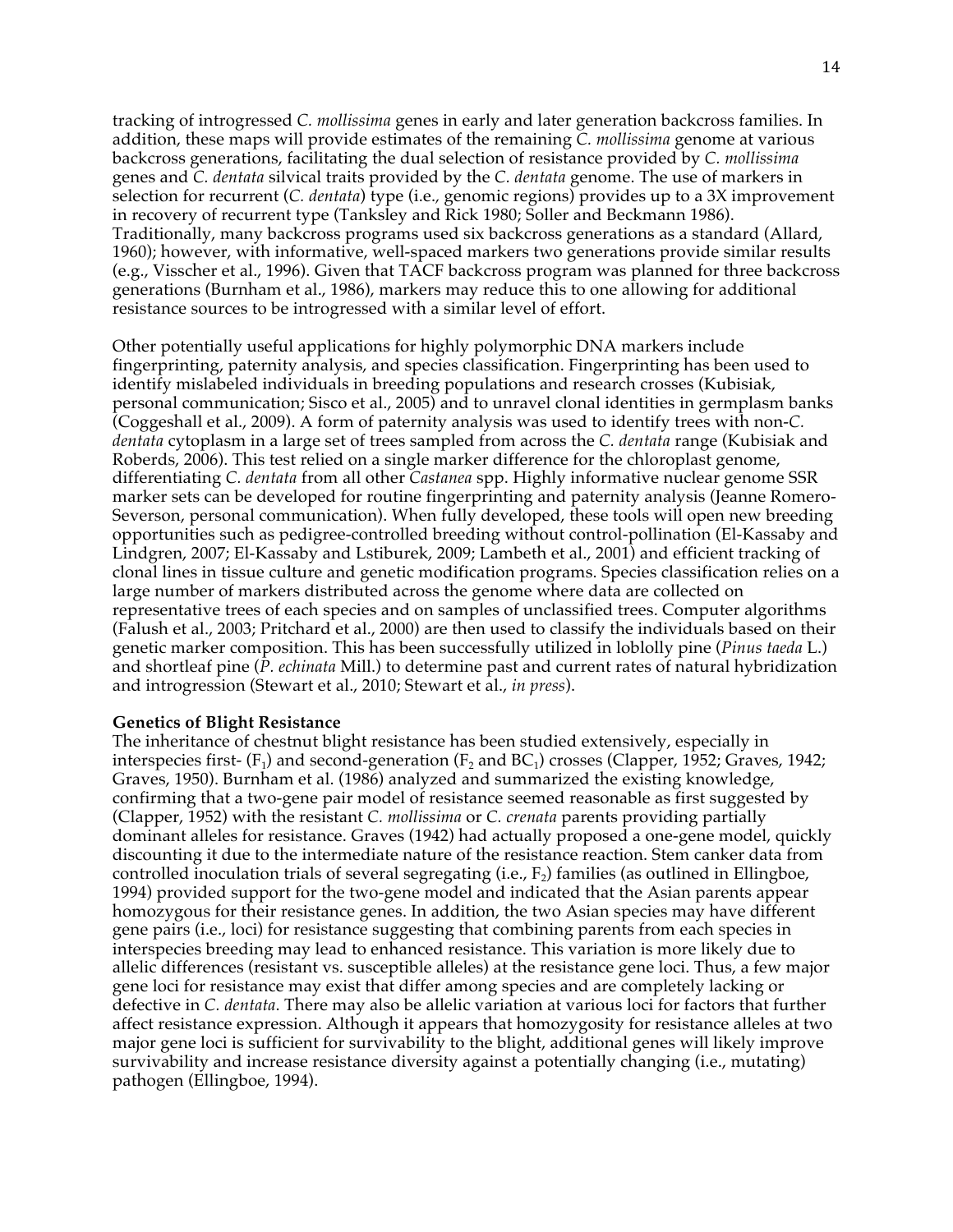The most definitive research on blight resistance genetics further supports a two or possibly three gene model as detected by QTL mapping in a *C. mollissima*  $\times$  *C. dentata*  $F_2$  cross (Kubisiak et al., 1997). The resistance genes from *C. mollissima* are partially dominant and obtaining individuals homozygous for two genes provided resistance reactions (i.e.*,* stem canker area at about 8 weeks post-inoculation) on par with *C. mollissima*. The three-locus model accounted for about 70% of the genetic variation, further implicating a combination of major and minor genes as contributing to resistance. This  $F_2$  cross included one *C. mollissima* grandparent (cv. 'Mahogany') and two related *C. dentata* parents; thus, they were investigating a rather narrow sample of the potential genetic variation in resistance, yet this was still instructive for revealing the genetic architecture of blight resistance (Hebard, 2006). New work funded by NSF (www.fagaceae.org) and a partnership developing and utilizing genetic transformation in forest health (www.foresthealthinitiative.org) are expanding genomic tools for more precisely and comprehensively mapping resistance genes (Kremer et al., 2010). New higher density maps using SSR and SNP markers developed from large-scale expressed gene sequencing (Barakat et al., 2009) has confirmed and slightly refined the genomic locations of the blight QTLs originating in cv. 'Mahogany' (Kubisiak et al., unpublished data). Collaboration with TACF's breeding program will provide much larger population sizes in  $BC_3$  and  $BC_3F_2$  generations as well as including additional sources of resistance. These features combined with the higherdensity genetic maps will allow increased precision in locating blight resistance loci, greater sensitivity in finding smaller effect loci, and the possibility of determining whether different *C. mollissma* trees contribute different resistance loci.

## *Part 3: Ecology and Restoration*

#### **Environmental Controls on Growth**

Current knowledge implicates *C. dentata* as an intermediate shade tolerant to shade tolerant species (Joesting et al., 2007; Joesting et al., 2009; McCament and McCarthy, 2005; Wang et al., 2006). Shading produces either a neutral (Rhoades et al., 2009; Wang et al., 2006) or positive (Anagnostakis, 2007; McCament and McCarthy, 2005) effect on germination and/or survival of young *C. dentata*. Once established, seedlings and saplings may persist for years under low light conditions beneath a forest canopy (McEwan et al., 2006; Paillet and Rutter, 1989), exhibiting plasticity by increasing leaf mass per area with greater light availability (Joesting et al., 2009; King, 2003; Wang et al., 2006). *Castanea dentata* seedlings, saplings, and mature trees in a forest in southwestern Wisconsin exhibited light compensation points, quantum efficiency, leaf mass per area, and percent nitrogen content similar to those of shade tolerant species (Joesting et al., 2009). Interestingly, however, understory trees measured in this same study had high maximum rates of photosynthesis, similar to that of fast growing, shade intolerant species such as yellowpoplar (*Liriodendron tulipifera* L.) and eastern cottonwood (*Populus deltoides* Bartram ex Marsh.) (Joesting et al., 2009). Nevertheless, *C. dentata* exhibits greater growth and photosynthesis with increasing light availability (Joesting et al., 2007; McCament and McCarthy, 2005; Wang et al., 2006) and growth rates of *C. dentata* under high light availability may exceed or equal that of other species exhibiting strong positive responses to light (Boring et al., 1981; Griffin, 1989; King, 2003; Latham, 1992). These ecological attributes distinguish American chestnut from oaks and other co-occurring species (Paillet, 2002).

Increasing light availability was shown to have a greater influence on *C. dentata* growth than soil parameters (McCament and McCarthy, 2005) or site type (i.e., xeric vs. mesic; Rhoades et al., 2009). This combined evidence reflects the capacity of *C. dentata* to survive for prolonged periods as stump sprouts or advance regeneration under suppressed conditions, while maintaining the ability to rapidly respond to release following disturbance. *Castanea dentata* sprout growth may exceed that of any other hardwood species following clearcutting (Mattoon, 1909; Smith, 1977) with radial growth rates approaching  $\bar{5}$  mm year<sup>-1</sup> in plantation or natural stand settings, with maximum values of 10-12 mm year<sup>-1</sup> (Jacobs and Severeid, 2004; McEwan et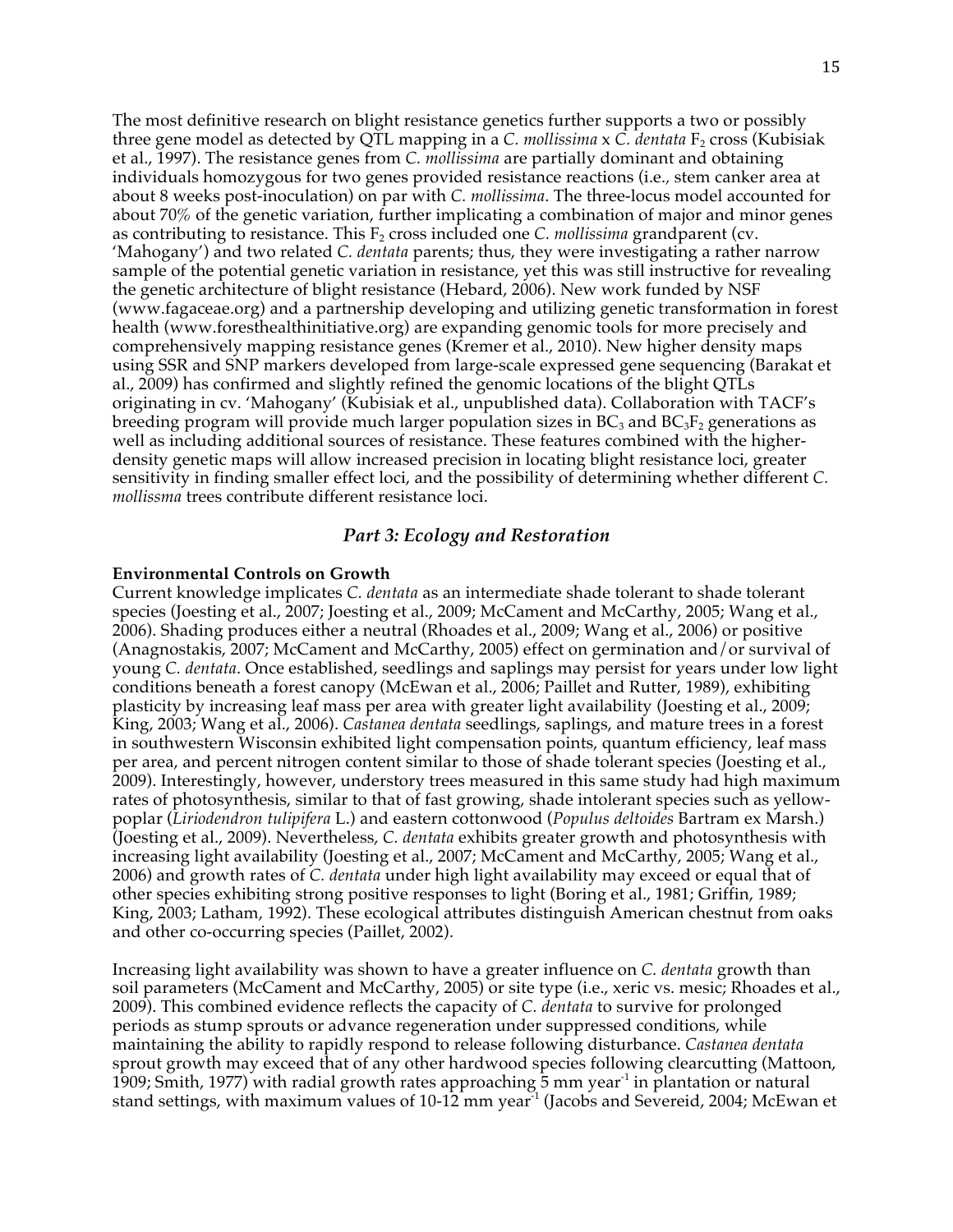al., 2006; Paillet and Rutter, 1989; Zeigler, 1920). Productivity of mature *C. dentata* trees in Connecticut was measured to be at least 25% greater than that of oak species (Frothingham, 1912). A productivity of 2.9 m ha-1 year-1 was reported for *C. dentata* stands on 60-year rotations in the Blue Ridge Mountains (Buttrick et al., 1925).

The former dominance of *C. dentata* in upland habitats suggests greater drought tolerance compared to co-occurring species (Jacobs, 2007). For example, *C. dentata* exhibited higher instantaneous water use efficiency relative to several species of upland oaks (*Quercus* spp.) and dry site red maples (*Acer rubrum* L.) subjected to drought under controlled conditions (Bauerle et al., 2006). Additionally, sprouts of *C. dentata* had higher leaf water potential than several species of upland oaks during an early summer drought in Pennsylvania (Abrams et al., 1990). The oaks in this study were newly planted, however, whereas the *C. dentata* were of sprout origin, suggesting potential bias associated with root system age. *Castanea dentata* resists high pH soils (Russell, 1987), and growth may be negatively correlated with pH (Tindall et al., 2004). Specific responses to varying nutrient availability are less well documented, although *C. dentata* has been shown to increase leaf, shoot, and root biomass with increasing availability of specific nutrients including nitrogen, potassium, and magnesium (Latham, 1992; McCament and McCarthy, 2005; Rieske et al., 2003).

### **Mycorrhizae**

Similar to other members of Fagaceae*, C. dentata* forms associations with ectomycorrhizal fungi of both Ascomycota and Basidiomycota (Bauman, 2010; Dulmer, 2006; Palmer et al., 2008). *Castanea* spp, including *C. dentata*, have been noted to form associations with arbuscular mycorrhizae as well, though the ecological role of arbuscular vs. ectomycorrhizal associations in *C. dentata* is not well understood (Dulmer, 2006; Molina et al., 1992). Colonization by ectomycorrrizae has been shown to increase seedling survival and total seedling biomass in plantings on mine reclamations sites, as long as over story competition for light is not too high (Bauman, 2010). Management actions, such as plowing our disking, increase percent colonization of ectomycorrhizae on planted *C. dentata* seedlings (Bauman, 2010). In addition, Bauman (2010) found that inoculating seedlings in the nursery increases seedling survival after outplanting, even though the initial ectomycorrhizae species are replaced with field-available fungal species after the first year.

### **Competitive Ability**

*Castanea dentata* historically grew with many forest tree species due to its occurrence in a wide variety of mixed forest types. Under the submesic or subxeric sites on which *C. dentata* dominated, it was primarily associated with upland oaks (*Quercus* spp.), maples (*Acer* spp.), hickories (*Carya* spp.), and other mixed hardwoods depending on region (McEwan et al., 2006; Russell, 1987). Historical and more recent observations have reported on the rapid early growth and competitiveness of *C. dentata* as well as its dominance in pre-blight stands. For example, *C. dentata* trees that were introduced into a site in southwestern Wisconsin rapidly invaded an adjacent woodland and largely outcompeted and replaced associated species, such as oaks and hickories, maintaining themselves over time as the dominant forest canopy trees (McEwan et al., 2006; Paillet and Rutter, 1989). Thus, *C. dentata* exhibits characteristics of both a pioneer (facilitated by aggressive stump sprouting and juvenile competitiveness) and late-successional species (based on its extended stand longevity).

By studying development of *C. dentata* relative to six co-occurring species across a broad range of light and nutrient levels under controlled conditions, Latham (1992) helped to elucidate mechanisms for *C. dentata's* competitive ability. *Castanea dentata* outranked all other species in traits associated with competitive ability over the wide range of resource level combinations, implicating *C. dentata* as both a broad generalist and strong competitor (Latham, 1992). Furthermore, there is evidence that leachate from *C. dentata* litter may have allelopathic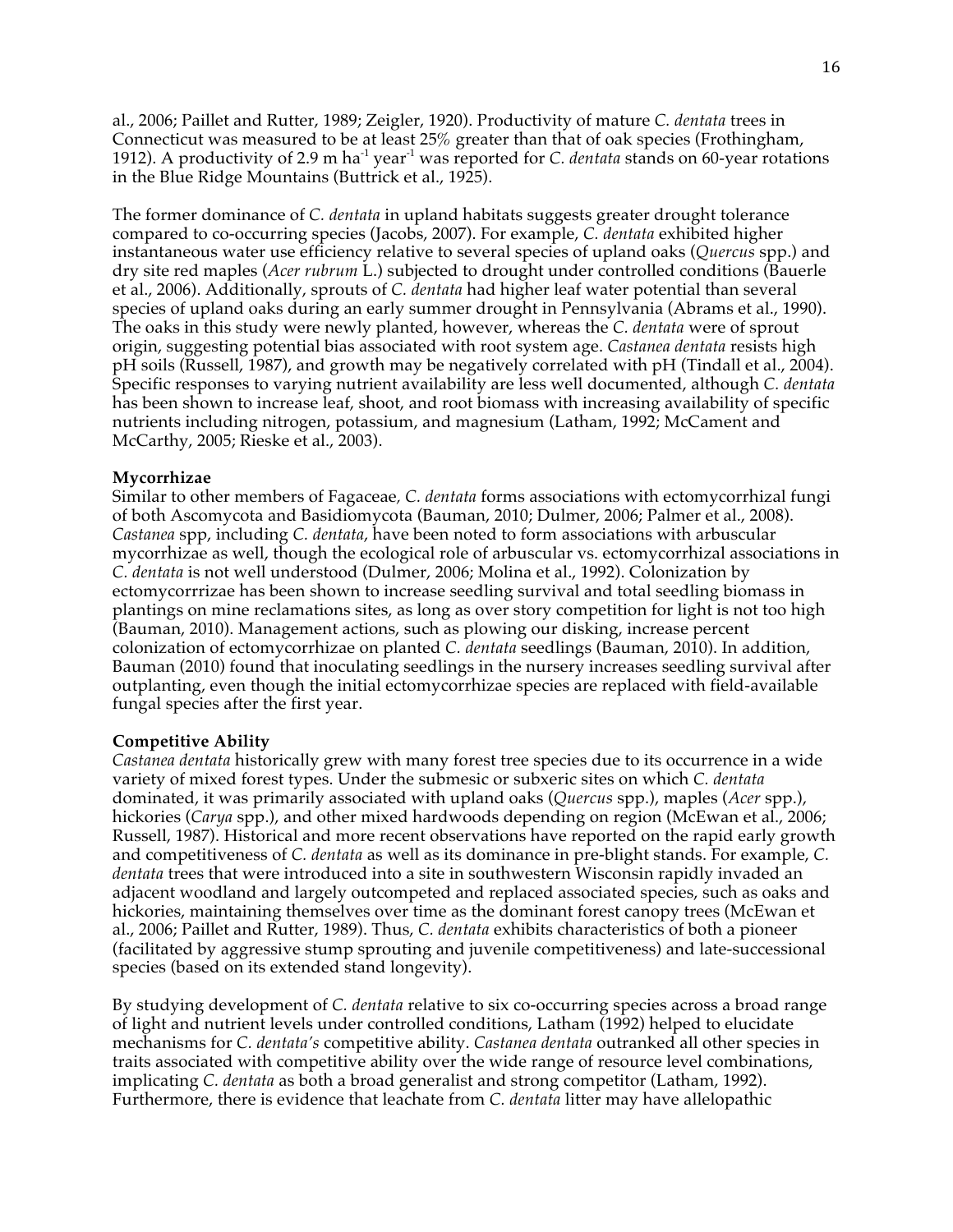properties that suppress the development of common competitors (Vandermast and Van Lear, 2002).

## **Fire Tolerance**

The early forest literature indicates that *C. dentata* is relatively susceptible to fire based upon several life-history characteristics (Buttrick and Holmes, 1913; Mattoon, 1909; Zon, 1904). For example, *C. dentata* has relatively thin bark and shallow root system compared to fire-tolerant species, such as oaks (Buttrick and Holmes, 1913). Although *C. dentata* sprouts prolifically (a trait commonly associated with fire tolerance), its sprouts originate from shallow root collar buds that may be poorly protected from fire (Mattoon, 1909; Zon, 1904). However, seedling growth after two years was highest in experimental sites that had been both thinned and burned (McCament and McCarthy, 2005). While the thinning increased light availability, burning reduced understory competitors. Paillet (2002) observed that light surface fires promote chestnut sprouts by decreasing understory competitors and concluded that the effects of fire on chestnut is likely a complex relationship that depends on both site characteristics and fire conditions such as intensity, frequency, and timing.

## **Dispersal**

Similar to other large hard mast species, nuts of *C. dentata* fall close to the parent tree although blue jays, squirrels, and other rodents were likely significant historical consumers and dispersers (Diamond et al., 2000; Russell, 1987; Steele et al., 2005). A blight-free stand of *C. dentata* in southwestern Wisconsin provided unique insight into dynamics of regeneration and migration (and potential competitive dominance) of the species (Paillet and Rutter, 1989). In 70 years, nine original planted *C. dentata* trees supplied sufficient regeneration to spread the species over 1 km; within about 0.5 km from the original source trees, *C. dentata* comprised at least 25% of total canopy basal area and predominated among advanced saplings entering the canopy. Evidence from this stand suggests that migration of *C. dentata* regeneration involved a multi-step process, including i) establishment of individuals or groups of pioneer trees following seed dissemination in light gaps, ii) development of large pools of advanced regeneration in the understory of these pioneer trees, and iii) persistence of these seedlings and saplings underneath the established canopy until being released by disturbance to assume canopy dominance (Jacobs, 2007; Paillet and Rutter, 1989).

### **Other Pathogens and Pests**

Several pathogens and pests other than chestnut blight fungus pose a threat to *C. dentata*. Principal among these is the introduced soil-borne oomycete pathogen, *P. cinnamomi* Ronds, causing ink disease in which lesions that form on roots inhibit water and nutrient uptake (Maurel et al., 2001a; Maurel et al., 2001b) and lead to reduced tree vigor and eventual mortality (Anagnostakis, 2001; Rhoades et al., 2003). Ink disease development-- growth, reproduction, and dissemination of the pathogen-- are favored under compacted, saturated soils with poor aeration because this promotes sporangia formation and zoospore release (Rhoades et al., 2003; Wilcox and Mircetich, 1985). The impact of ink disease was noted in the southern U.S. prior to introduction of chestnut blight (Anagnostakis, 2001), and current evidence suggests that the pathogen presents another significant obstacle for *C. dentata* reintroduction (Rhoades et al., 2009; Rhoades et al., 2003). Careful site selection, identification of ectomycorrhizae that confer protection to roots, and additional resistance breeding have been suggested as means to help combat the impact of *P. cinnamomi* (Anagnostakis, 2001; Rhoades et al., 2003). In addition, evidence specifically implicates the oriental gall wasp (*Dryocosmus kuriphilus* Yasumatsu), Gypsy moth (*Lymantria dispar* L.), and ambrosia beetles (*Xylosandrus crassiusulus* Mot. and *Xylosandrus saxeseni* Blandford) as pests that may negatively affect *C. dentata* following reintroduction (Anagnostakis, 2001; Oliver and Mannion, 2001; Rieske et al., 2003).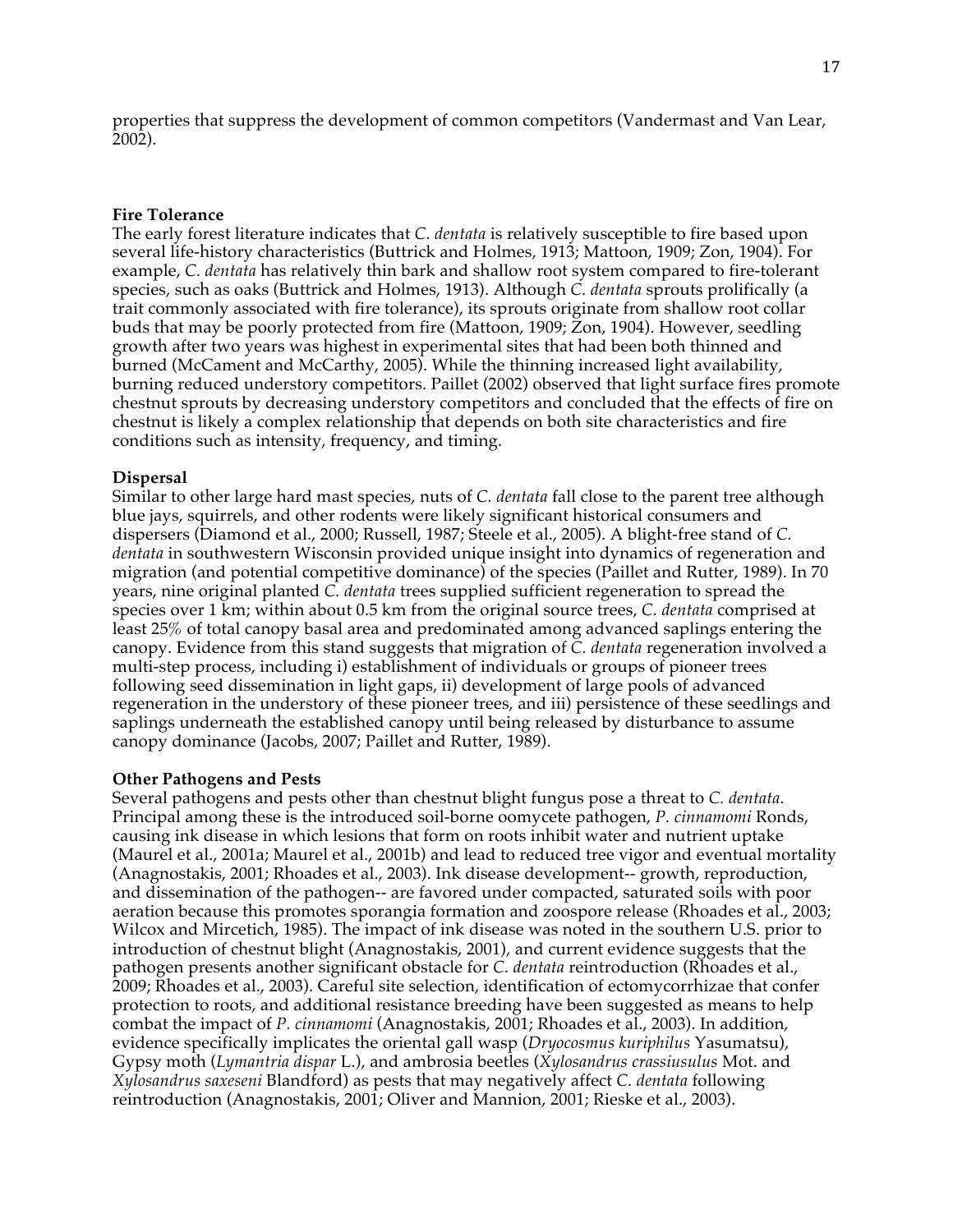Compared to blight resistance (as discussed above), less is known about the genetics of resistance in *Castanea* spp. to other pathogens and pests. For ink disease resistance, both two and one gene models have been proposed (Bowles, 2006; Guedes-Lafargue and Salesses, 1999). An informative early (i.e., first-year seedlings) screening system is being deployed to progeny test interspecies backcross parents produced in the TACF breeding program (Jeffers et al., 2009; Sisco, 2009). Segregation for resistance is often noted (P. Sisco, personal communication), providing a rich source of genotypic and phenotypic material for genetically mapping the resistance factors. The genetic situation for gall wasp resistance is beginning to emerge (Anagnostakis et al., 2009) with the chestnuts (*C. mollissima, C. crenata,* and *C. dentata*) apparently being more susceptible relative to the chinkapins (*C. pumila*, *C. pumila* var. *ozarkensis*) and *C. henryi*. Strong differences among trees within interspecies backcrosses were noted in a field test in North Carolina where gall wasp pressure was high. Segregation for resistance (i.e.*,* no or few galls per tree vs. many galls) was noted in both crosses suggestive of a single, dominant gene controlling resistance (Anagnostakis et al., 2009). Additional crosses will need to be evaluated under high gall wasp pressure to further evaluate the inheritance of gall wasp resistance. In all three cases—blight, ink disease, and gall wasp— resistance is available in the Asian chestnuts for the first two and the chinkapins for the third. Resistance to all pests appears be at least partially dominant and much of the variation seems to be controlled by one or two genes. Whether these genes are the same in different species or even genotypes within species remains to be seen, but application of emerging genomic technologies (Wheeler and Sederoff, 2009) should help to resolve the situation and provide tools for precisely tracking the genes in breeding programs. This would enable introgression of genes for resistance to ink disease, gall wasp, and blight together.

#### **Optimal Restoration Habitats**

Restoration of *C. dentata* to its native range may be initiated through reforestation and afforestation plantings of blight-resistant seedlings. Recent evidence has demonstrated excellent growth and competitiveness of *C. dentata* over a wide range of sites in natural stands (McCament and McCarthy, 2005; McEwan et al., 2006; Rhoades et al., 2009). In addition, mine reclamation sites and marginal agricultural lands would provide abundant planting sites for afforestation of *C. dentata* (Jacobs, 2007; Jacobs and Severeid, 2004). Despite the characteristic competitiveness of juvenile *C. dentata*, effective silvicultural management may be necessary to ensure vigorous establishment of high-value blight-resistant seedlings following planting (McCament and McCarthy, 2005; McNab, 2003; Rhoades et al., 2009). Specific recommendations for underplanting (Wang et al., 2006) or thinning and burning (McCament and McCarthy, 2005) have been proposed to promote competitiveness of *C. dentata* in natural stands. Similarly, recommendations are available for herbicide application to control competing vegetation and promote *C. dentata* development in field plantations (Robertson and Davis, 2011; Selig et al., 2005).

Selecting sites for restoration that optimize growth development and minimize exposure to environmental stresses, such as cold or drought, may help to ensure expression of blight resistance (Griffin, 2000; Jones et al., 1980). The absence of *C. dentata* in high pH, limestone derived soils (Russell, 1987) suggests that these site types should be discriminated against for restoration plantings. Additionally, the susceptibility of *C. dentata* to *P. cinnamomi* indicates that careful site selection may be needed to strategically locate restoration plantings on very well drained sites (Rhoades et al., 2003). Furthermore, public opinion regarding harvesting, fire, and other forms of forest disturbance may restrict the capacity of land managers to employ silvicultural treatments that have been demonstrated to promote *C. dentata* development, particularly on public lands (Jacobs, 2007; McEwan et al., 2006). This implies that target sites for *C. dentata* restoration may shift toward reforestation and afforestation of private lands (Jacobs, 2007). Much of the large-scale hardwood afforestation plantings in the US for carbon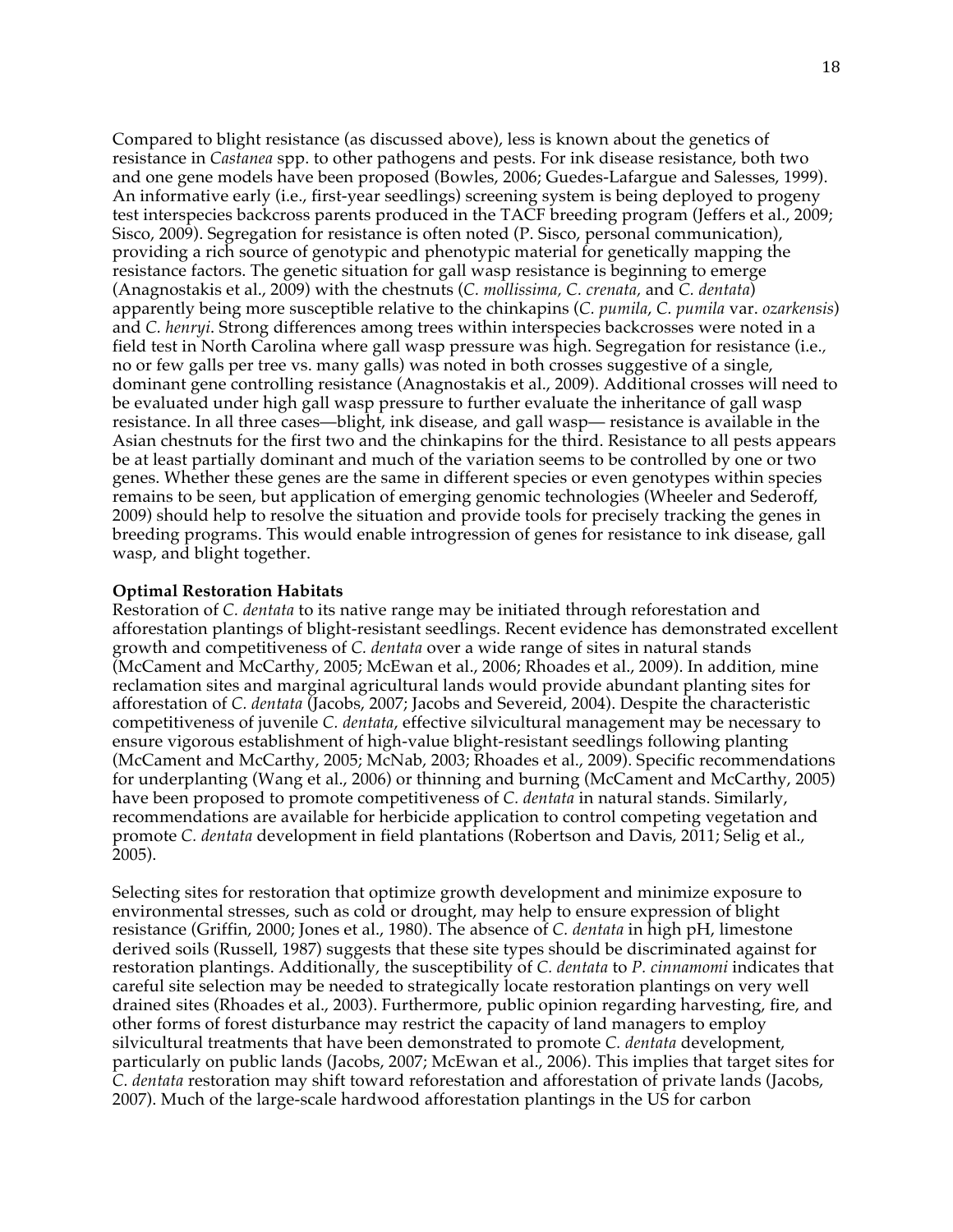sequestration, conservation, wildlife, and timber occur in the Midwest, which encompasses a limited portion of the original *C. dentata* range. This presents a new challenge, as targeting *C. dentata* plantings in this region is incongruent with the fundamental mission to restore *C. dentata* to the original species range (Jacobs, 2007). Additionally, *C. dentata* has demonstrated its ability to thrive when introduced outside of its native range (Jacobs et al., 2009; Jacobs and Severeid, 2004; McEwan et al., 2006; Paillet and Rutter, 1989), raising ecological considerations regarding its potential to suppress indigenous vegetation (Jacobs, 2007).

# **Acknowledgements**

We thank Bill Powell, Scott Merkle and Fred Hebard for thoughtful comments and discussions during the preparation of this document. We appreciate the input and support of the Forest Health Initiative in development of this paper.

# **Literature Cited**

- Abrams,
M.D.,
and
Ruffner,
C.
(1995)
Physiographic
analysis
of
witness‐tree
distribution
(1765‐ 1789)
and
present
forest
cover
through
north
Central
Pennsylvania.
Canadian
Journal
of Forest
Research,
25,
659‐668.
- Abrams,
M.D.,
Schultz,
J.C.,
and
Kleiner,
K.W.
(1990)
Ecophysiological
responses
in
mesic
versus xeric
hardwood
species
to
an
early‐season
drought
in
Central
Pennsylvania.
Forest
Science, 36,
970‐981.
- Adams, J.M., Piovesan, G., Strauss, S., and Brown, S. (2002) The case for genetic engineering of native and
landscape
trees
against
introduced
pests
and
diseases.
Conservation
Biology,
16,
874‐ 879.
- Allard,
R.W.
(1960)
Principles
of
plant
breeding.
New
York,
NY,
USA:
Wiley.
- Anagnostakis, S. (2001) The effect of multiple importations of pests and pathogens on a native tree. Biological
Invasions,
3(3),
245‐254.
- Anagnostakis, S.L. (1982) Genetic analysis of *Endothia parasitica*: Linkage data for four single genes and
three
vegetative
compatibility
types.
Genetics,
102(1),
25‐28.
- Anagnostakis,
S.L.
(1987)
Chestnut
blight:
the
classical
problem
of
an
introduced
pathogen. Mycologia,
79(1),
23‐37.
- Anagnostakis,
S.L.
(2007)
Effect
of
shade
on
growth
of
seedling
American
chestnut.
Northern Journal
of
Applied
Forestry,
24,
317‐318.
- Anagnostakis, S.L., Clark, S., and McNab, H.W. (2009) Preliminary report on the segregation of resistance in chestnuts to infestation by oriental chestnut gall wasp. Acta Horticulturae, 815.
- Anagnostakis,
S.L.,
and
Hillman,
B.
(1992)
Evolution
of
the
chestnut
tree
and
its
blight.
1‐10.
- Anderson, P.J., and Rankin, W.H. (1914) *Endothia* canker of chestnut (D.o.P. Pathology, ed, Ithaca, NY,
USA:
Cornell
University,
Agricultural
Experiment
Station
of
the
College
of
Agriculture, pp
533‐618.
- Andrade,
G.M.,
and
Merkle,
S.A.
(2005)
Enhancement
of American
chestnut
somatic
seedling production.
Plant
Cell
Reports,
24,
326‐334.
- Andrade, G.M., Nairn, C.J., Le, H.T., and Merkle, S.A. (2009) Sexually mature transgenic American chestnut
trees
via
embryogenic
suspension‐based
transformation.
Plant
Cell
Reports,
28, 1385‐1397.
- Barakat, A., Diloreto, D.S., Zhang, Y., Smith, C., Baier, K., Powell, W.A., Wheeler, N., Sederoff, R., and Carlson,
J.E.
(2009)
Comparison
of
the
transcriptomes
of
American
chesnut
(*Castanea*  dentata) and chinese chestnut (*C. mollissima*) in response to chestnut blight infection. BMC Plant
Biology,
9(51),
1‐11.
- Barow, M., and Meister, A. (2003) Endopolyploidy in seed plants is differently correlated to systematics, organ, life strategy and genome size. Plant Cell and Environment, 26(4), 571-584.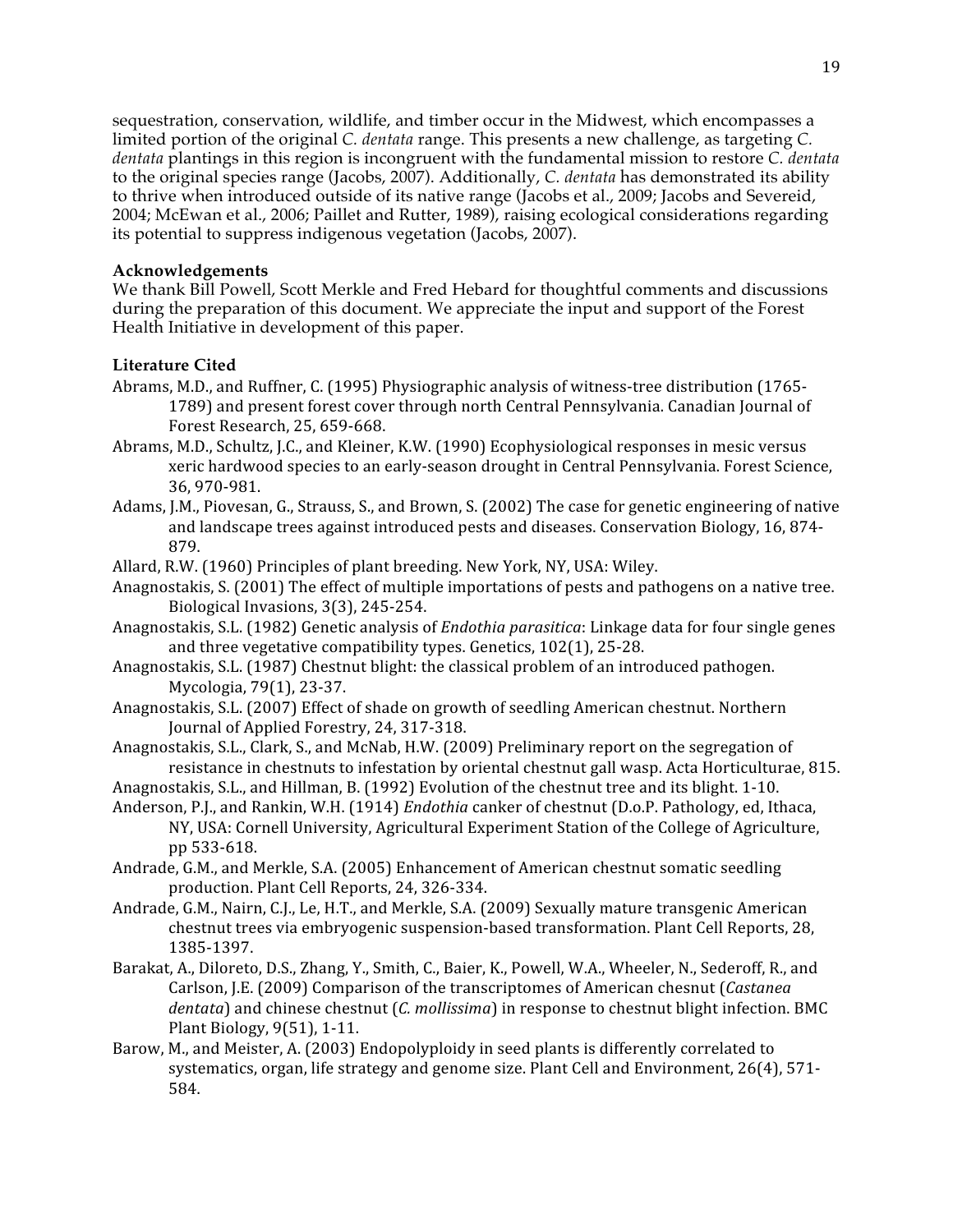Bauerle, W.L., Wang, G.G., Bowden, J.D., and Hong, C.M. (2006) An analysis of ecophysiological responses
to
drought
in
American
chestnut.
Annals
of
Forest
Science,
63,
833‐842.

- Bauman, J.M. (2010) Ectomycorrhizal communities associated with restoration plantings of American
chesntut
(*Castanea
dentata*)
seedlings
on
Ohio
mine
lands:
Planting methodologies to promote root colonization. Miami University, Oxford, OH.
- Beattie, R.K., and Diller, J.D. (1954) Fifty years of chestnut blight in America. Journal of Forestry, 52(5),
323‐329.
- Beckmann, J.S., and Soller, M. (1986) Restriction fragment length polymorphisms and the genetic improvement
of
agricultural
species.
Euphytica
35,
111‐124.
- Bernatzky, R., and Mulcahy, D.L. (1992) Marker-aided selection in a backcross breeding program for resistance to chestnut blight in the American chestnut Canadian Journal of Forest Research-Revue
Canadienne
De
Recherche
Forestiere,
22(7),
1031‐1035.
- Berry, F.H. (1978) Chestnut breeding in the US Department of Agriculture. 39-40.
- Berry, F.H. (1980) Evaluation of chestnut test plantings in the eastern United States: U. S. Forest Service,
pp
5.
- Boring, L.R., Monk, C.D., and Swank, W.T. (1981) Early regeneration of clear-cut southern Appalachian
forest.
Ecology,
62,
1244‐1253.
- Bowles,
M.E.
(2006)
Interactions
Between
Phytophthora
spp.
and
Castanea
spp.
and
the
Creation
of a Genetic Linkage Map for the F1 Parent in a First-Generation Backcross Family of Castanea spp.
North
Carolina
State
University,
Raleigh,
NC.
- Braun,
E.L.
(1950)
Deciduous
forests
of
eastern
North
America.
New
York,
NY:
Hafner.
- Brewer,
L.G.
(1995)
Ecology
of
Survival
and
Recovery
from
Blight
in
American
Chestnut
Trees (Castanea
dentata
(Marsh.)
Borkh.)
in
Michigan.
Bulletin
of
the
Torrey
Botanical
Club, 122(1),
40‐57.
- Burke,
K.L.
(2011)
The
effects
of
logging
and
disease
on
American
chestnut.
Forest
Ecology
and Management,
261,
1027‐1033.
- Burnham, C.R. (1981) Bllight-resistant American chestnut: there's hope. Plant Disease, 65, 459-460.
- Burnham, C.R. (1988) The restoration of the American chestnut. American Scientist, 76(5), 478-487.
- Burnham, C.R., Rutter, P.A., and French, D.W. (1986) Breeding blight-resistant chestnuts. Plant Breeding
Reviews,
4,
347‐397.
- Burnworth, E. (2002) A brief history of the efforts of Stronghold, Inc to restore American chestnut: 1969
to
present,
Dickerson,
MD,
USA:
Stronghold,
Inc.
- Buttrick, P.L., Frothingham, E.H., Gravatt, G.H., and Bruner, E.M. (1925) Chestnut and the chestnut blight
in
North
Carolina.
In
Economic
Paper,
Raleigh,
NC,
USA.
- Buttrick, P.L., and Holmes, J.S. (1913) Preliminary report on the chestnut in North Carolina made in connection
wiht
a
cooperative
investigation
of
the
chestnut
bark
disease,
Raleigh,
NC:
North Carolina
Geological
and
Economic
Survey.
- Carraway, D.T., and Merkle, S.A. (1997) Plantlet regeneration from somatic embryos of American chestnut.
Canadian
Journal
of
Forest
Research,
27,
1805‐1812.
- Carraway,
D.T.,
Wilde,
H.D.,
and
Merkle,
S.A.
(1994)
Somatic
embryogensis
and
gene
transfer
in American
chestnut.
Journal
of
The
American
Chestnut
Foundation,
8(1),
29‐33.
- Casasoli, M., Derory, J., Morera-Dutrey, C., Brendel, O., Porth, I., Guehl, J.M., Villani, F., and Kremer, A. (2006)
Comparison
of
quantitative
trait
loci
for
adaptive
traits
between
oak
and
chestnut based on an expressed sequence tag consensus map. Genetics, 172(1), 533-546.
- Chen, C., Sun, Q., Narayanan, B., Nuss, D.L., and Herzberg, O. (2010) Structure of oxalacetate acetylhydrolase, a virulence factor of the chestnut blight fungus. Journal of Biological Chemistry,
285,
26685‐26696.
- Clapper, R.B. (1952) Relative blight resistance of some chestnut species and hybrids. Journal of Forestry,
50,
453‐455.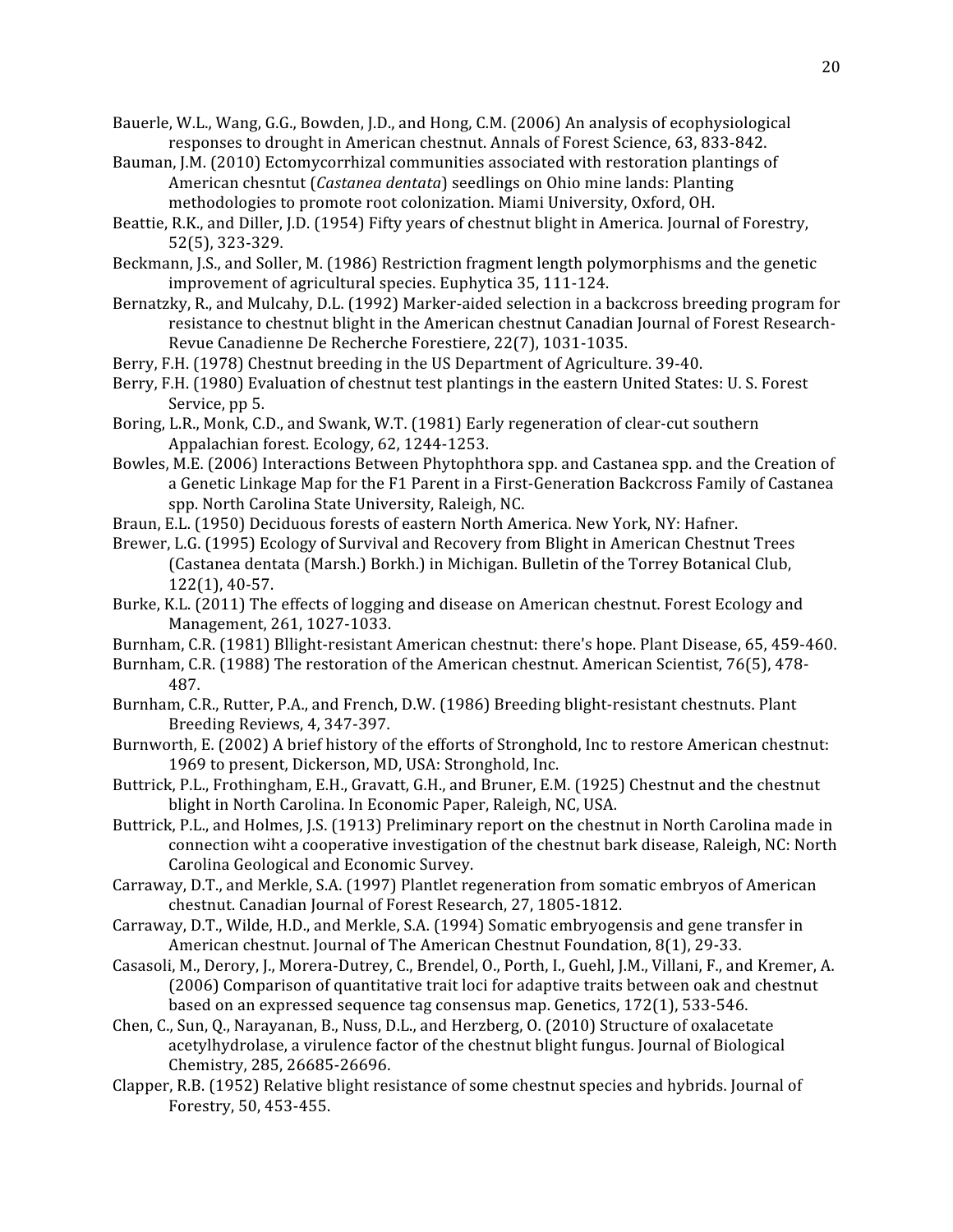Clapper, R.B. (1954a) Chestnut breeding, techniques and results I. Breeding material and pollination
techiniques.
Journal
of
Heredity,
45(3),
106‐114.

Clapper,
R.B.
(1954b)
Chestnut
breeding,
techniques
and
results
II.
Inheritance
of
characters, breeding
for
vigor,
and
mutations.
Journal
of
Heredity,
45(4),
201‐208.

Clapper, R.B. (1963) A promising new forest-type chestnut tree. Journal of Forestry, 61, 921-922.

- Coggeshall, M., McCleary, T., and Romero-Severson, J. (2009). Immediate applications of FGP tools for detection of relatedness and verification of identity in 69 Chinese chestnut cultivars. In: Genomics of Forest and Ecosystem Health in the Fagaceae (Beech Family), 10-13 Nov 2009, Research Triangle Park, NC, www.fagaceae.org (accessed 5 Oct 2011).
- Collard, B.C.Y., and Mackill, D.J. (2008) Marker-assisted selection: an approach for precision plant breeding in teh twenty-first century. Philosophical Transactions of the Royal Society of London
Series
B‐Biological
Sciences,
363(1491),
557‐572.
- Connors, B.J., Miller, M., Maynard, C.A., and Powell, W.A. (2002) Cloning and characterization of promoters
from
American
chestnut
capable
of
directing
reproter
gene
expression
in transgenic *Arabidopsis* plants.
Plant
Science,
163(771‐781).
- Corredoira, E., Ballester, A., and Viéitez, A.M. (2003) Proliferation, maturation and germiation of Castenea sativa (Mill.) somatic embryos originated from leaf explants. Annals of Botany, 92, 129‐136.
- Corredoira, E., Viéitez, A.M., Ballester, A., Montenegro, D., and San-Jose, M.C. (2004) Agrobacteriummediated
transformation
of
European
chestnut
embryogenic
cultures.
Plant
Cell
Reports, 23,
311‐318.
- Cortesi,
P.,
and
Milgroom,
M.G.
(1998)
Genetics
of
vegetative
incompatibility
in *Cryphonectria*  parasitica. Applied and Environmental Microbiology, 64(8), 2988-2994.
- Crandall, B.S., Gravatt, G.F., and Ryan, M.M. (1945) Root diseases of *Castanea* species and some coniferous
and
broadleaf
nursery
stocks,
caused
by *Phytophthora
cinnamomi*. Phytopathology,
35,
162‐180.
- Cummins,
J.N.
(1970)
Prospects
for
producing
own‐rooted
nut
trees. Annual
Report
of
the
Northern Nut
Growers'
Association,
61,
90‐94.
- Dalgleish, H.J., Shukle, J.T., and Swihart, R.K. (*in review*) Weevil seed damage reduces germination and
seedling
growth
of
hybrid
American
chestnut.
Canadian
Journal
of
Forest
Research.
- Dalgleish,
H.J.,
and
Swihart,
R.K.
(*in
press*)
American
chestnut
past
and
future:
implications
of restoration for resource pulses and consumer populations of eastern U.S. forests. Restoration
Ecology.
- Dane, F., Hawkins, L.K., and Huang, H.W. (1999) Genetic variation and population structure of Castanea pumila var. ozarkensis. Journal of the American Society for Horticultural Science, 124(6),
666‐670.
- Dane, F., Lang, P., Huang, H., and Fu, Y. (2003) Intercontinental genetic divergence of Castanea species in eastern Asia and eastern North America. Heredity, 91(3), 314-321.
- Dermen, H., and Diller, J.D. (1962) Colchiploidy in chestnuts. Forest Science, 8, 43-85.
- Diamond, S.J., Giles, R., H., Jr., Kirkpatrick, R.L., and Griffin, G.J. (2000) Hard mast production before and
after
the
chestnut
blight.
Southern
Journal
of
Applied
Forestry,
24(4),
196‐201.
- Dietz, A. (1978) The use of ionizing radiation to develop a blight resistant American chestnut, Castanea dentata, through induced mutations. In The American Chestnut Symposium (W.L. MacDonald, F.C. Cech, J. Luchok, and C. Smith, eds): West Virginia University Press, pp 17-20.
- Diller, J.D., and Clapper, R.B. (1965) A progress report on attempts to bring back the chestnut tree in the
Eastern
United
States,
1954‐1964.
Journal
of
Forestry,
63(3),
186‐188.
- Diller, J.D., and Clapper, R.B. (1969) Asiatic and hybrid chestnut trees in the eastern United States. Journal
of
Forestry,
67,
328‐331.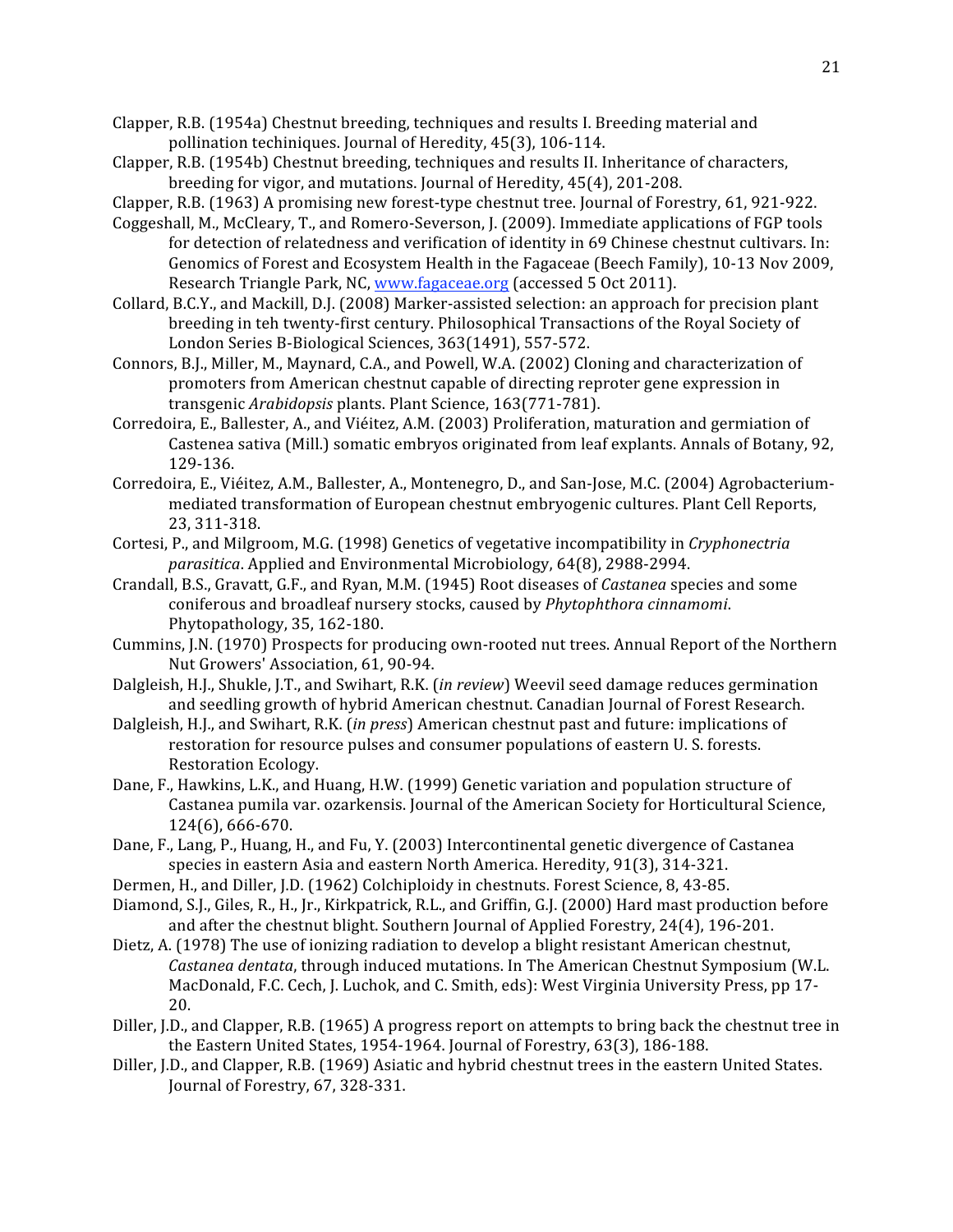- Diller, J.D., Clapper, R.B., and Jaynes, R.A. (1964) Cooperative test plots produce some promising Chinese and hybrid chestnut trees: U.S. Forest Service, pp 8.
- Diskin,
M.,
Steiner,
K.C.,
and
Hebard,
F.V.
(2006)
Recovery
of
American
chestnut
characteristics following
hybridization
and
backcross
breeding
to
restore
blight‐ravaged *Castandea*  dentata. Forest Ecology and Management, 223(1-3), 439-447.
- Dulmer,
K.M.
(2006)
Mycorrhizal
association
of
American
chestnut
seedlings:
a
lab
and
field bioassay.
State
University
of
New
York.
- El-Kassaby, Y.A., and Lindgren, D. (2007) Increasing the efficiency of breeding without breeding through phenotypic pre-selection in open pollinated progenies. In 29th South Forest Tree Improvment
Conference,
Galveston,
TX,
USA,
pp
15‐19.
- El-Kassaby, Y.A., and Lstiburek, M. (2009) Breeding without breeding. Genetics Research, 91(2), 111‐120.
- Elkins, J.R., Given, B., Viéitez, E., Bazzigher, G., and Griffin, G.J. (1980) Vegetative propagation of large surviving American chestnut trees. Annual Report of the Northern Nut Growers' Association,
71,
56‐62.
- Elkins, J.R., Griffin, G.J., and Griffin, L. (1992) Grafting and crossing American chestnut trees with blight resistance. In Interntional Chestnut Conference, Morgantown, WV, pp 128.
- Ellingboe, A. (1994) Breeding blight resistant American chestnut. In International Chestnut Conference
(M.L.
Double,
and
W.L.
MacDonald,
eds):
West
Virginia
University
pp
47‐51.
- Ellison, A.M., Bank, M.S., Clinton, B.D., Colburn, E.A., Elliot, K., Ford, C.R., Foster, B.D., Kloeppel, B.D., Knoepp, J.D., Lovett, G.M., Mohan, J., Orwig, D.A., Rodenhouse, N.L., Sobczak, W.V., Stinson, K.A., Stone, J.K., Swan, C.M., Thompson, J., von Holle, B., and Webster, J.R. (2005) Loss of foundation species: consequences for the structure and dynamics of forested ecosystems. Frontiers
in
Ecology
and
the
Environment,
9,
479‐486.
- Falush, D., Stephens, M., and Pritchard, J.K. (2003) Inference of population structure using multilocus
genotype
data:
Linked
loci
and
correlated
allele
frequencies.
Genetics,
164(4), 1567‐1587.
- Fei, S., Schibig, J., and Vance, M. (2007) Spatial habitat modeling of American chestnut at Mammoth Cave
National
Park.
Forest
Ecology
and
Management,
252,
201‐207.
- Foster, D.R., Clayden, S., Orwig, D.A., Hall, B., and Barry, S. (2002) Oak, chestnut and fire: climatic and cultural controls of long-term forest dynamics in New England, USA. Journal of Biogeography,
29(10‐11),
1359‐1379.
- Frothingham,
E.H.
(1912)
Second
growth
hardwoods
in
Connecticut:
USDA
Forest
Service.
- Giovvannelli, A., and Giannini, R. (2000) Reinvirogration of mature chestnut (*Castanea sativa*) by repeated
graftings
and
micropropagation.
Tree
Physiology,
20,
1243‐1248.
- Given, J.B., and Haynes, S.C. (1978) The West Virginia Department of Agriculture American chestnut program. In The American Chestnut Symposium (W.L. MacDonald, F.C. Cech, J. Luchok, and C.
Smith,
eds):
West
Virginia
University,
pp
41‐42.
- Graves, A.H. (1942) Breeding work toward the development of a timber type of blight-resistant chestnut:
Report
for
1941.
American
Journal
of
Botany,
29(8),
622‐626.
- Graves,
A.H.
(1950)
Relative
blight
resistance
in
species
and
hybrids
of *Castanea* Phytopathology, 40(12),
1125‐1131.
- Griffin, G.J. (1989) Incidence of chestnut blight and survival of American chestnut in forest clear-cut and
neighboring
understory
sites.
Plant
Disease,
73,
123‐127.
- Griffin, G.J. (2000) Blight control and restoration of the American chestnut. Journal of Forestry, 98(2),
22‐27.
- Griffin, G.J., Hebard, F.V., Wendt, R.W., and Elkins, J.R. (1983) Survival of American chestnut trees: Evaluation
of
blight
resistance
and
virulence
in *Endothia
parasitica*.
Phytopathology,
73(7), 1084‐1092.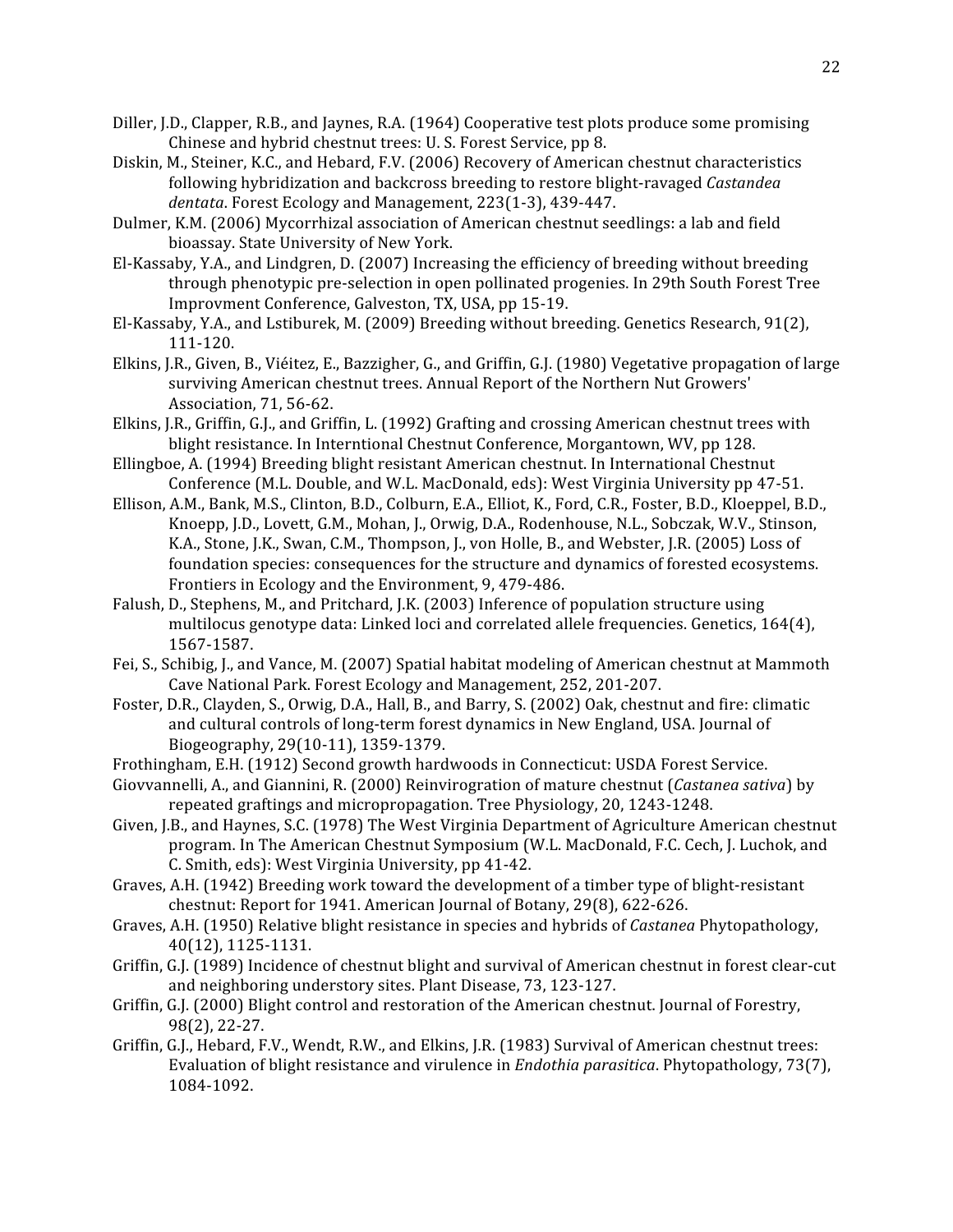- Guedes-Lafargue, M.R., and Salesses, G. (1999) Ink disease resistance: Some preliminary elements from the study of different crosses. In Second International Symposium on Chestnut (G. Salesses,
ed,
pp
355‐361.
- Gurney, K.M., Schabert, P.G., Hawley, G.J., and Shane, J.B. (2011) Inadequate cold tolerance as a possible limitation to American chestnut restoration in the northeastern United States. Restoration
Ecology,
19,
55‐63.
- Halpin, C., Barakate, A., Askari, B.M., Abbott, J.C., and Ryan, M.D. (2001) Enabling technologies for manipulating
multiple
genes
on
complex
pathways.
Plant
Molecular
Biology,
47,
295‐310.
- Han, K., Dharmawardhana, P., Arias, R., Ma, C., Busov, V., and Strauss, S. (2010) Gibberellinassociated
cisgenes
modify
growth,
stature
and
wood
properties
in *Populus*.
Plant Biotechnology
Journal,
9,
162‐178.
- Havir, E.A., and Anagnostakis, S.L. (1986) Oxaloacetate acetylhydrolase activity in virulent and hypovirulent
strains
of *Endothia
(Cryphonectria)
parasitica*.
Physiological
Plant
Pathways, 26,
1‐9.
- Hebard,
F.V.
(1994)
The
American
Chestnut
Foundation
breeding
plan:
beginning
and
intermediate steps.
Journal
of
The
American
Chestnut
Foundation,
8(1),
21‐28.
- Hebard, F.V. (2006) The backcross breeding program of the American Chestnut Foundation. Journal of
The
American
Chestnut
Foundation,
19,
55‐77.
- Hepting, G.H. (1974) Death of the American chestnut. Journal of Forest History, 18(3), 61-67.
- Horton, T. (2010) Continuing saga of the American chestnut. American Forests, 115, 32-37.
- Huang, H., Dane, F., and Norton, J.D. (1994) Allozyme diversity in Chinese, Seguin, and American chestnut
(*Castanea* spp).
Theoretical
and
Applied
Genetics,
88(8),
981‐985.
- Huang, H.W., Dane, F., and Kubisiak, T.L. (1998) Allozyme and RAPD analysis of the genetic diversity and
geographic
variation
in
wild
populations
of
the
AMerican
chestnut
(Fagaceae). American
Journal
of
Botany,
85,
1013‐1021.
- Huber, D.H. (1996) Genetic analysis of vegetative incompatibility polymorphisms and horizontal transmission in the chestnut blight fungus, Cryphonectria parasitica. Michigan State University,
East
Lansing,
MI,
USA.
- Islam-Faridi, N., Nelson, C.D., Banda, H., Majid, M.A., Kubisiak, T.L., Hebard, F.V., Sisco, P.H., Paris, R.L., and Phillips, R.L. (2008) Cytogenetic analysis of a reciprocal translocation in F 1 hybrid between
American
and
Chinese
chestnuts.
In
Plant
and
Animal
Genome,
San
Diego,
CA,
USA, pp
W346.
- Islam-Faridi, N., Nelson, C.D., Sisco, P.H., Kubisiak, T.L., Hebard, F.V., Paris, R.L., and Phillips, R.L. (2009)
Cytogenetic
Analysis
of
American
Chestnut
(Castanea
dentata)
Using
Fluorescent
In Situ
Hybridization.
Acta
Horticulturae,
884,
207‐210.
- Jacobs,
D.F.
(2007)
Toward
a
development
of
silvical
strategies
for
forest
restoration
of
American chestnut (Castanea dentata) using blight-resistant hybrids. Biological Conservation, 137(4), 497‐506.
- Jacobs, D.F., Seilig, M.F., and Severeid, L.R. (2009) Aboveground carbon biomass of plantationgrown
American
chestnut
(*Castanea
dentata*)
in
absence
of
blight.
Forest
Ecology
and Management,
258,
288‐294.
- Jacobs,
D.F.,
and
Severeid,
L.R.
(2004)
Dominance
of
interplanted
American
chestnut
(*Castanea*  dentata) in southwestern Wisconsin, USA. Forest Ecology and Management, 101, 111-120.
- Jaynes,
R.A.
(1961)
Buried
inarch
technique
for
rooting
chestnut
cuttings.
Annual
Report
of
the Northern
Nut
Growers'
Association,
52,
337‐339.
- Jaynes, R.A. (1962) Chestnut chromosomes. Forest Science, 8, 372-377.
- Jaynes,
R.A.
(1964)
Interspecific
crosses
in
the
genus *Castanea*.
Silvae
Genetica,
13,
146‐154.
- Jaynes, R.A. (1974) Genetics of chestnut (U.F. Service, ed, Washington, DC: USDA Forest Service, pp 13.
- Jaynes, R.A., and Dierauf, T.A. (1982) Hybrid chestnuts at the Lesesne Forest, Virginia. 68-73.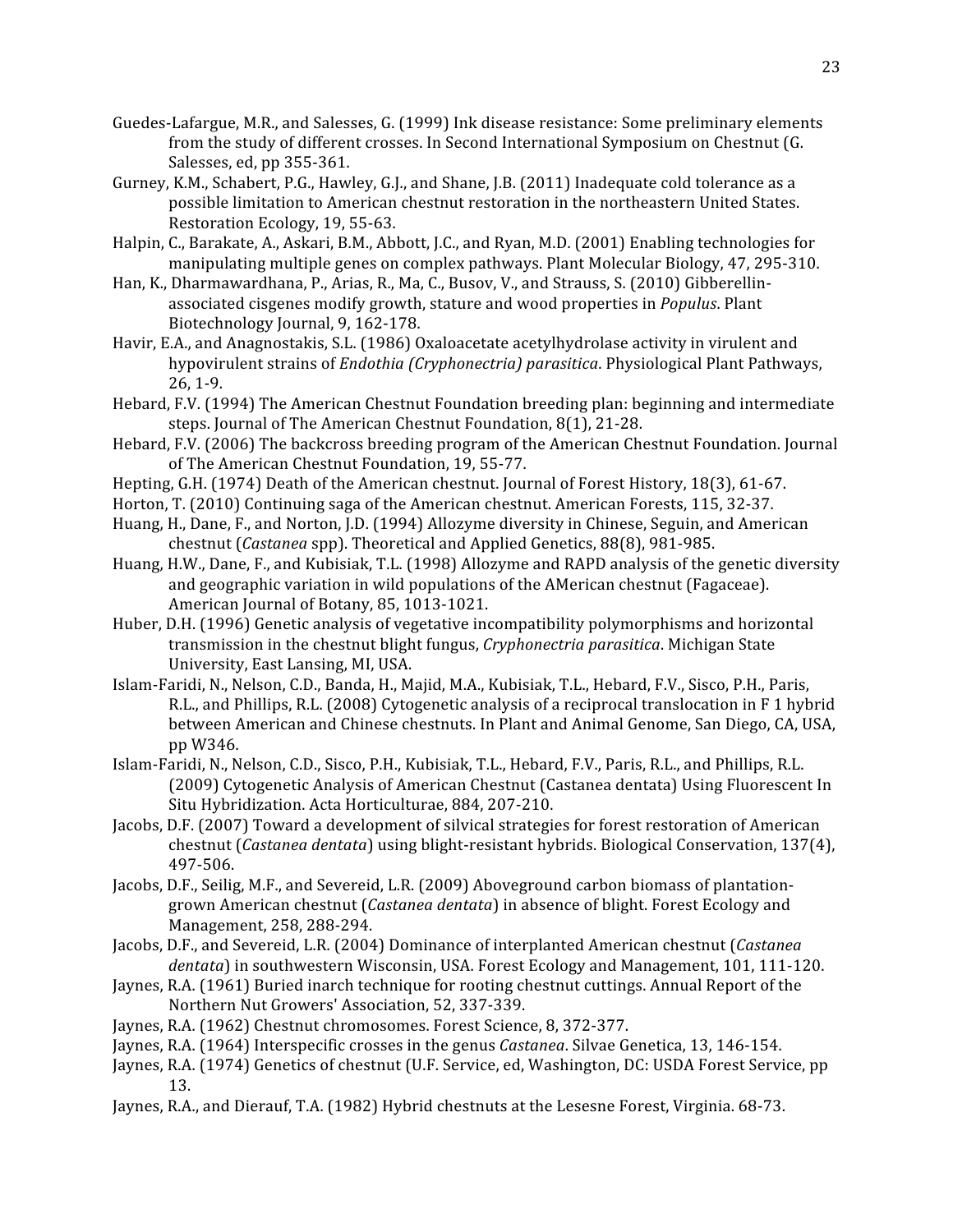- Jeffers,
S.N.,
James,
J.B.,
and
Sisco,
P.H.
(2009)
Screening
for
resistance
to *Phytophthora
cinnamomi*  in
hybrid
seedlings
of
American
chestnut.
In *Phytophthoras* in
forests
and
natural ecosystems:
USDA
Forest
Service,
pp
188‐192.
- Joesting, H.M., McCarthy, B.C., and Brown, K.J. (2007) The photosynthetic response of American chestnut
seedlings
to
different
light
conditions.
Canadian
Journal
of
Forest
Research,
37, 1714‐1722.
- Joesting, H.M., McCarthy, B.C., and Brown, K.J. (2009) Determining the shade tolerance of American chestnut
using
morphological
and
physiological
leaf
parameters.
Forest
Ecology
and Management,
257,
280‐286.
- Jones, C., Griffin, G.J., and Elkins, J.R. (1980) Association of climatic stress with blight on chinese chestnut
in
the
eastern
United
States.
Plant
Disease,
64(11),
1001‐1004.
- Keys,
R.N.
(1978)
Prospects
for
vegetative
propagation
of
the
genus *Castanea*.
In
The
American Chestnut
Symposium
(W.L.
MacDonald,
F.C.
Cech,
J.
Luchok,
and
C.
Smith,
eds):
West Virginia
University,
pp
10‐16.
- Keys, R.N., and Cech, F.C. (1982) Propagation of American chestnut in vitro. In The American Chestnut
Cooperators'
Meeting,
Morgantown,
WV,
pp
106‐110.
- King, D.A. (2003) Allocation of above-ground growth is related to light in temperate deciduous saplings.
Functional
Ecology,
17,
482‐488.
- Kremer, A., Sederoff, R., and Wheeler, N. (2010) Genomics of forest and ecosystem health in the Fagaceae: meeting report. Tree Genetics & Genomes, 6(5), 815-820.
- Kubisiak, T.L., Hebard, F.V., Nelson, C.D., Zhang, J.S., Bernatzky, R., Huang, H., Anagnostakis, S.L., and Doudrick, R.L. (1997) Molecular mapping of resistance to blight in an interspecific cross in the
genus
Castanea.
Phytopathology,
87(7),
751‐759.
- Kubisiak,
T.L.,
and
Milgroom,
M.G.
(2006)
Markers
linked to
vegetative
incompatibility
(*vic*)
genes and a region of high heterogeneity and reduced recombination near the mating type locus (*MAT*)
in *Cryphonectria
parasitica*.
Fungal
Genetics
and
Biology,
43(6),
453‐463.
- Kubisiak, T.L., and Roberds, J.H. (2006) Genetic structure of American chestnut populations based on
neutral
DNA
markers.
In
Restoration
of
American
chestnut
to
forest
lands:
Proceedings of
a
conference
and
workshop
(K.C.
Steiner,
and
J.E.
Carlson,
eds),
Asheville,
North
Carolina, USA:
National
Park
Service,
pp
109‐122.
- Lambeth, C., Lee, B.C., O'Malley, D., and Wheeler, N. (2001) Polymix breeding with parental analysis of progeny: an alternative to full-sib breeding and testing. Theoretical and Applied Genetics, 103(6‐7),
930‐943.
- Lang, P., Dane, F., and Kubisiak, T.L. (2006) Phylogeny of *Castanea* (Fagaceae) based on chloroplast trnT-L-F sequence data. Tree Genetics & Genomes, 2, 132-139.
- Lang,
P.,
and
Huang,
H.W.
(1999)
Genetic
diversity
and
geographic
variation
in
natural
populations of the endemic Castanea species in China. Acta Botanica Sinica, 41(6), 651-657.
- Latham, R.E. (1992) Co-occurring tree species change rank in seedling performance with resources varied
experimentally.
Ecology,
17,
482‐488.
- Leffel, R.C. (2004a) Cytoplasmic male sterility and chestnut breeding programs. Journal of The American
Chestnut
Foundation,
18(2),
54‐59.
- Leffel, R.C. (2004b) Strategies for breeding blight-resistant, timber-type chestnuts. In IUFRO Forest Genetics,
pp
273‐284.
- Liang, H., Catranis, C.M., Maynard, C.A., and Powell, W.A. (2002) Enhanced resistance to the poplar fungal pathogen, *Septoria mustiva*, in hybrid poplar clones transformed with genes encoding antimicrobial
peptieds.
Biotechnology
Letters,
24,
383‐389.
- Liang, H., Gao, H., Maynard, C.A., and Powell, W.A. (2005) Expression of a self-processing, pathogen resistance-enhancing gene construct in Arabidopsis. Biotechnology Letters, 27, 435-442.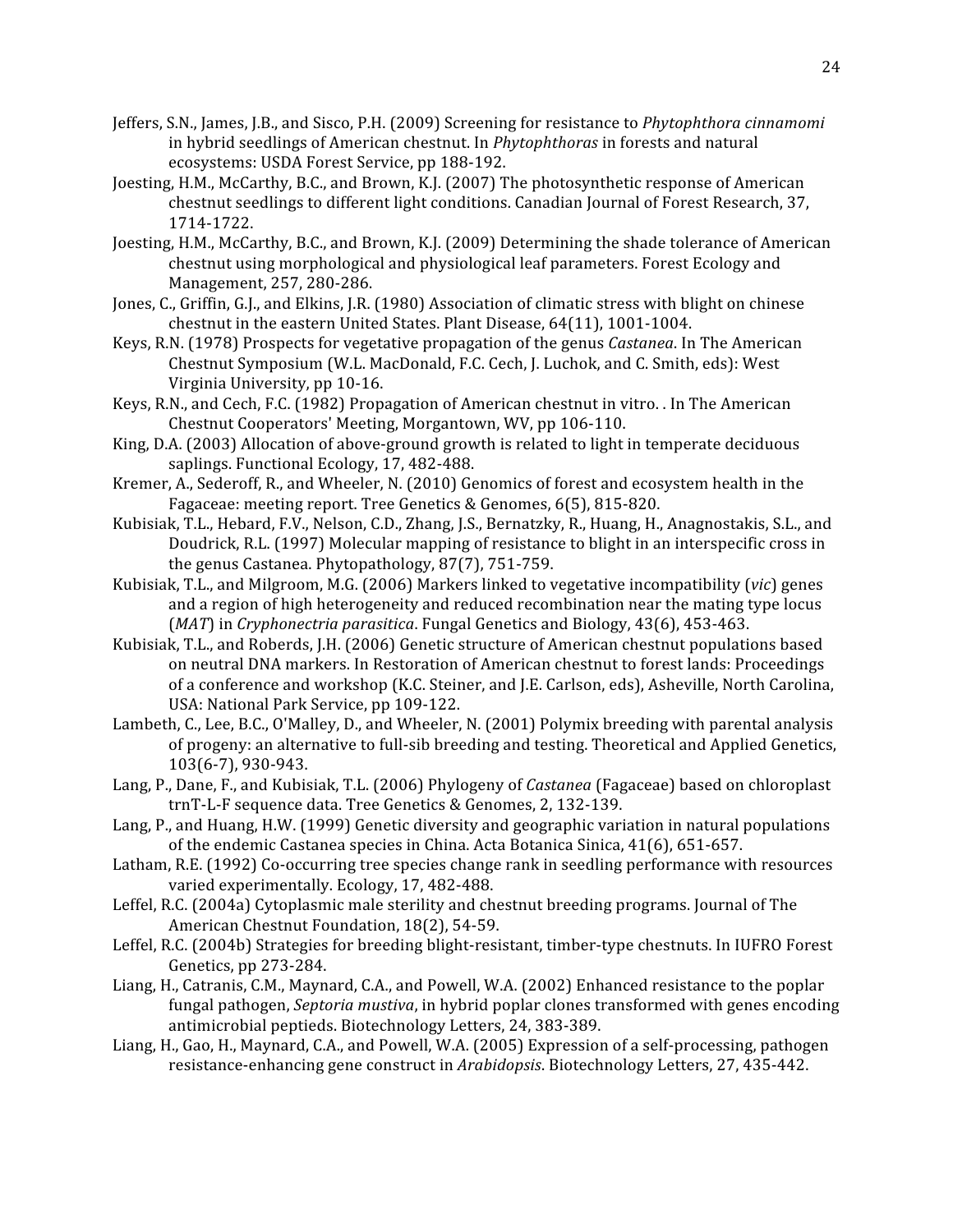- Liang,
H.,
Maynard,
C.A.,
Allen,
R.D.,
and
Powell,
W.A.
(2001)
Increased *Septoria
musiva* resistance
in transgenic
hbrid
poplar
leaves
expressing
a
wheat
oxalate
oxidase
gene.
Plant
Molecular Biology,
45,
619‐629.
- Little,
E.L.,
Jr.
(1977)
Atlas
of
United
States
trees:
USDA.
- Little, E.L., Jr., and Diller, J.D. (1964) The Clapper chestnut, a hybrid forest tree. Journal of Forestry, 62,
109‐110.
- MacDonald, W.L., and Double, M.L. (2006) Hypovirulence: Use and limitations as a chestnut blight biological control. In Restoration of American chestnut to forest lands: Proceedings of a conference
and
workshop
(K.C.
Steiner,
and
J.E.
Carlson,
eds),
Asheville,
North
Carolina, USA:
National
Park
Service,
pp
87‐96.
- Marra, R.E., Cortesi, P., Bissegger, M., and Milgroom, M.G. (2004) Mixed mating in natural population sof
teh
chestnut
blight
fungus, *Cryphonectria
parasitica*.
Heredity,
93,
189‐195.
- Marra, R.E., and Milgroom, M.G. (1999) PCR amplification of the mating-type idiomorphs in Cryphonectria
parasitica.
Molecular
Ecology,
8(11),
1947‐1950.
- Marra, R.E., and Milgroom, M.G. (2001) The mating system of the fungus Cryphonectria parasitica: selfing and self-incompatibility. Heredity, 86, 134-143.
- Mattoon, W.R. (1909) The origin and early development of chestnut sprouts. Forest Quarterly, 7, 34‐37.
- Maurel, M., Robin, C., Capdevielle, X., Loustau, D., and Desperez-Loustau, M.-L. (2001a) Effects of variable
root
damage
caused
by *Phytophthora
cinnamomi* on
water
relationsh
of
chestnut saplings.
Annals
of
Forest
Science,
58,
639‐651.
- Maurel, M., Robin, C., Capron, G., and Desperez-Loustau, M.-L. (2001b) Effects of root damage associated
wiht *Phytophthora
cinnamomi* on
water
relations,
biomass
accumulation,
mineral nutrition,
and
vulnerability
to
water
deficit
of
five
oak
and
chestnut
species.
Forest Pathology,
31,
353‐369.
- Maynard, C.A., Powell, W.A., Polin-McGuigan, L.D., Viéitez, A.M., Ballester, A., Corredoira, E., Merkle, S.A., and Andrade, G.M. (2008) Chestnut. In A compendium of transgenic crop plants: Forest tree species (C. Kole, and T.C. Hall, eds), Oxford, UK: Blackwell Publishing, pp 169-192.
- McCament, C.L., and McCarthy, B.C. (2005) Two-year response of American chestnut (Castanea dentata) to shelterwood harvesting and fire in a mixed-oak forest ecosystem. Canadian Journal
of
Forest
Research,
35,
740‐749.
- McCormick, J.F., and Platt, R.B. (1980) Recovery of an Appalachian forest following the chestnut blight or Catherine Keever-you were right! American Midland Naturalist, 104(2), 264-273.
- McEwan, R.W., Keiffer, C.H., and McCarthy, B.C. (2006) Dendroecology of American chestnut in a disjunct stand of oak-chestnut forest. Canadian Journal of Forest Research, 36(1), 1-11.
- McKay, J.W. (1942) Self-sterility in the Chinese chestnut (Castanea mollissima). Proceedings of the American
Horticultural
Society,
41,
156‐160.
- McKay, J.W., and Jaynes, R.A. (1969) Chestnuts. In Handbook of North American Nut Trees (R.A. Jaynes,
ed,
Knoxville,
TN:
Northern
Nut
Growers'
Association,
pp
264‐286.
- McNab,
H.W.
(2003)
Early
results
from
a
pilot
test
of
American
chestnut
seedlings
under
a
forest canopy.
Journal
of
The
American
Chestnut
Foundation,
16,
32‐41.
- Merkle, S.A., Andrade, G.M., Hair, C.J., Powell, W.A., and Maynard, C.A. (2007) Restoration of threatened species: a noble cause for transgenic trees. Tree Genetics & Genomes, 3, 111-118.
- Merkle, S.A., Wiecko, A.T., and Watson-Pauley, B.A. (1991) Somatic embryogenesis in American chestnut.
Canadian
Journal
of
Forest
Research,
21,
1698‐1701.
- Milgroom, M.G., and Cortesi, P. (2004) Biological control of chestnut blight with hypovirulence: A critical
analysis.
Annual
Review
of
Phytopathology,
42,
311‐338.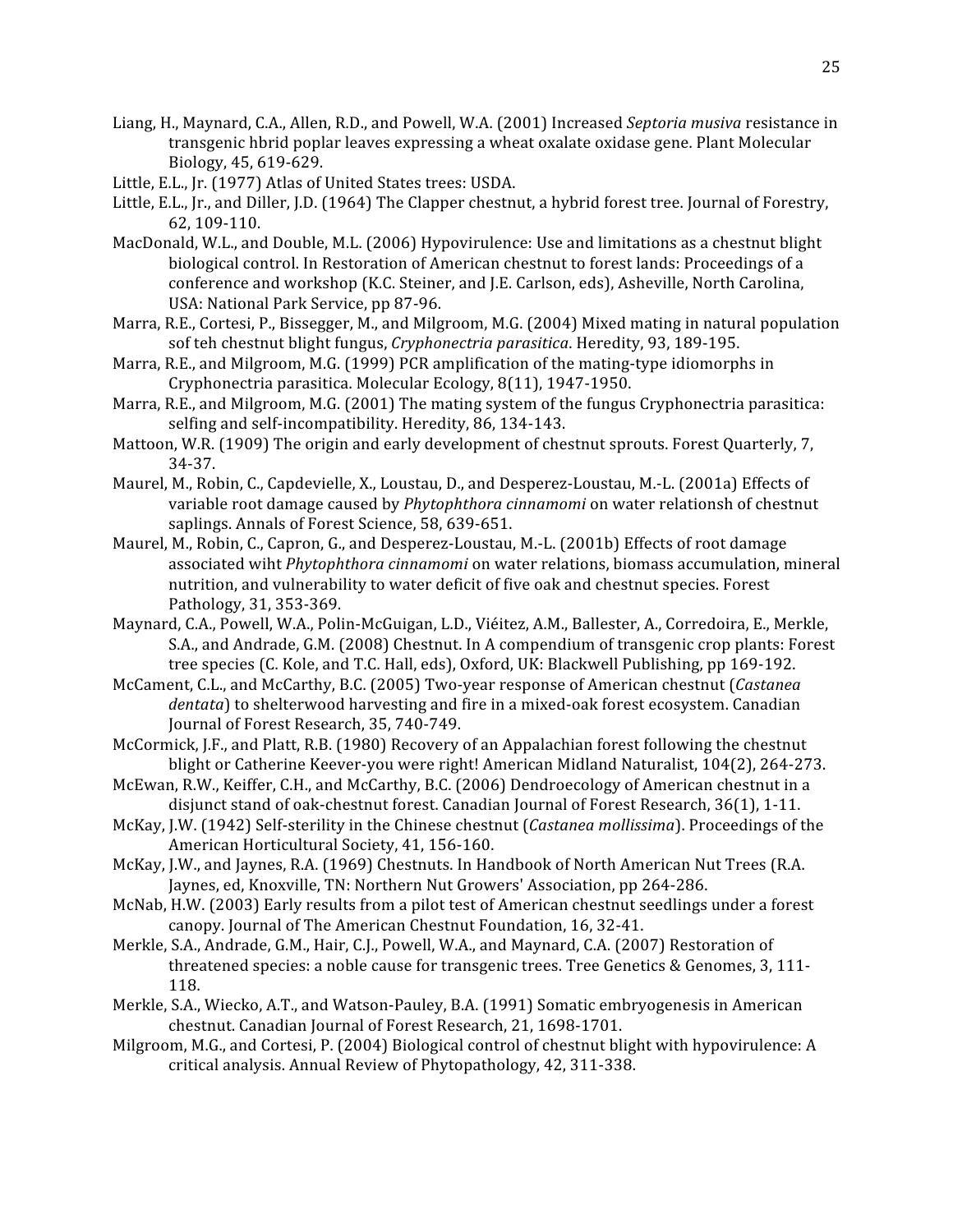- Milgroom, M.G., Lipari, S., and Wang, K.R. (1992a) Comparison of genetic diversity int he chestnut blight
fungus, *Cryphonectica* (*Entothia*) *parasitica,* from
China
and
the
United
States. Mycological
Research,
96,
1114‐1120.
- Milgroom, M.G., Lipari, S.E., and Powell, W.A. (1992b) DNA fingerprinting and analysis of population structure int he chestnut blight fungus, *Cryphonectria parasitica* Genetics, 131(2), 297-306.
- Molina, R., Massicotte, H., and Trappe, J.M. (1992) Specificity phenomena in mycorrhizal symbioses: community‐ecological
consequences
and
practical
implications.
New
York,
NY,
USA: Chapman
and
hall.
- Montgomery, M.E., Bentz, S.E., and Olsen, R.T. (2009) Evaluation of hemlock (*Tsuga*) species and hybrids to *Adelges* tsugae (Hemiptera: Adelgidae) using atrifical infestation. Journal of Enonomic
Entomology,
102,
1247‐1254.
- Moose, S.P., and Mumm, R.H. (2008) Molecular plant breeding as the foundation for 21st century crop
improvement.
Plant
Physiology,
147,
969‐977.
- Murrill, W.A.
(1906)
A
new
chestnut
disease.
Torreya,
6(9),
186‐189.
- Nance, W.L., Tuskan, G.A., Nelson, C.D., and Doudrick, R.L. (1992) Potential applications of molecular markers for genetic analysis of host-pathogen systems in forest trees. Canadian Journal of Forest
Research
22,
1036‐1043.
- Newhouse, A.E., Zhang, A.B., Northern, L., Maynard, C.A., and Powell, W.A. (2010) Analysis of transgenic
American
chestnut.
Phytopathology,
100(6),
S1‐S89.
- Nienstadt,
H.,
and
Graves,
A.H.
(1955)
Blight
resistant
chestnuts:
Connecticut
Agricultural Experiment
Station,
pp
18.
- Oliver, J.B., and Mannion, C.M. (2001) Ambrosia beetles (Coleoptera: Scolytidae) species attachign chestnut
and
captured
in
ethanol‐baited
traps
in
middle
Tennessee.
Environmental Entomology,
30,
909‐918.
- Paillet, F.L. (1982) The Ecological Significance of American Chestnut (Castanea dentata (Marsh.) Borkh.) in the Holocene Forests of Connecticut. Bulletin of the Torrey Botanical Club, 109(4),
457‐473.
- Paillet, F.L. (1984) Growth-Form and Ecology of American Chestnut Sprout Clones in Northeastern Massachusetts. Bulletin of the Torrey Botanical Club, 111(3), 316-328.
- Paillet, F.L. (2002) Chestnut: history and ecology of a transformed species. Journal of Biogeography, 29(10‐11),
1517‐1530.
- Paillet, F.L., and Rutter, P.A. (1989) Replacement of native oak and hickory tree species by the introduced American chestnut (*Castanea dentata*) in southwestern Wisconsin. Canadian Journal
of
Botany,
67,
3457‐3469.
- Palmer, J., Lindner, D., and Volk, T. (2008) Ectomycorrhizal characterization of an American chestnut
(Castanea
dentata)‐dominated
community
in
Western
Wisconsin.
Mycorrhiza, 19(1),
27‐36.
- Parker, G.G., Hill, S.M., and Kuehnel, L.A. (1993) Decline of understory American chestnut (Castanea dentata) in a southern Appalachian forest. Canadian Journal of Forest Research, 23, 259-265.
- Pigliucci, M., Benedettelli, S., and Villani, F. (1990) Spatial patterns of genetic variability in Italian chestnut
(*Castanea
sativa*)
Canadian
Journal
of
Botany,
68(9),
1962‐1967.
- Polin, L.D., Liang, H., Rothrock, R.E., Nishii, M., Diehl, D.L., Newhouse, A.E., Nairn, C.J., Powell, W.A., and
Maynard,
C.A.
(2006)
Agrobacterium‐mediated
transformation
of
American
chestnut (Castanea dentata (Marsh.) Borkh.) somatic embryos. Plant Cell, Tissue, and Organ Culture, 84,
69‐78.
- Powell, W.A., Catranis, C.M., and Maynard, C.A. (1995) Synthetic antimicrobial peptide design. Molecular
Plant‐Microbe
Interactions,
8,
792‐794.
- Powell, W.A., Catranis, C.M., and Maynard, C.A. (2000) Design of self-processing antimicrobial peptides
for
plant
protection.
Letters
in
Applied
Microbiology,
31,
163‐168.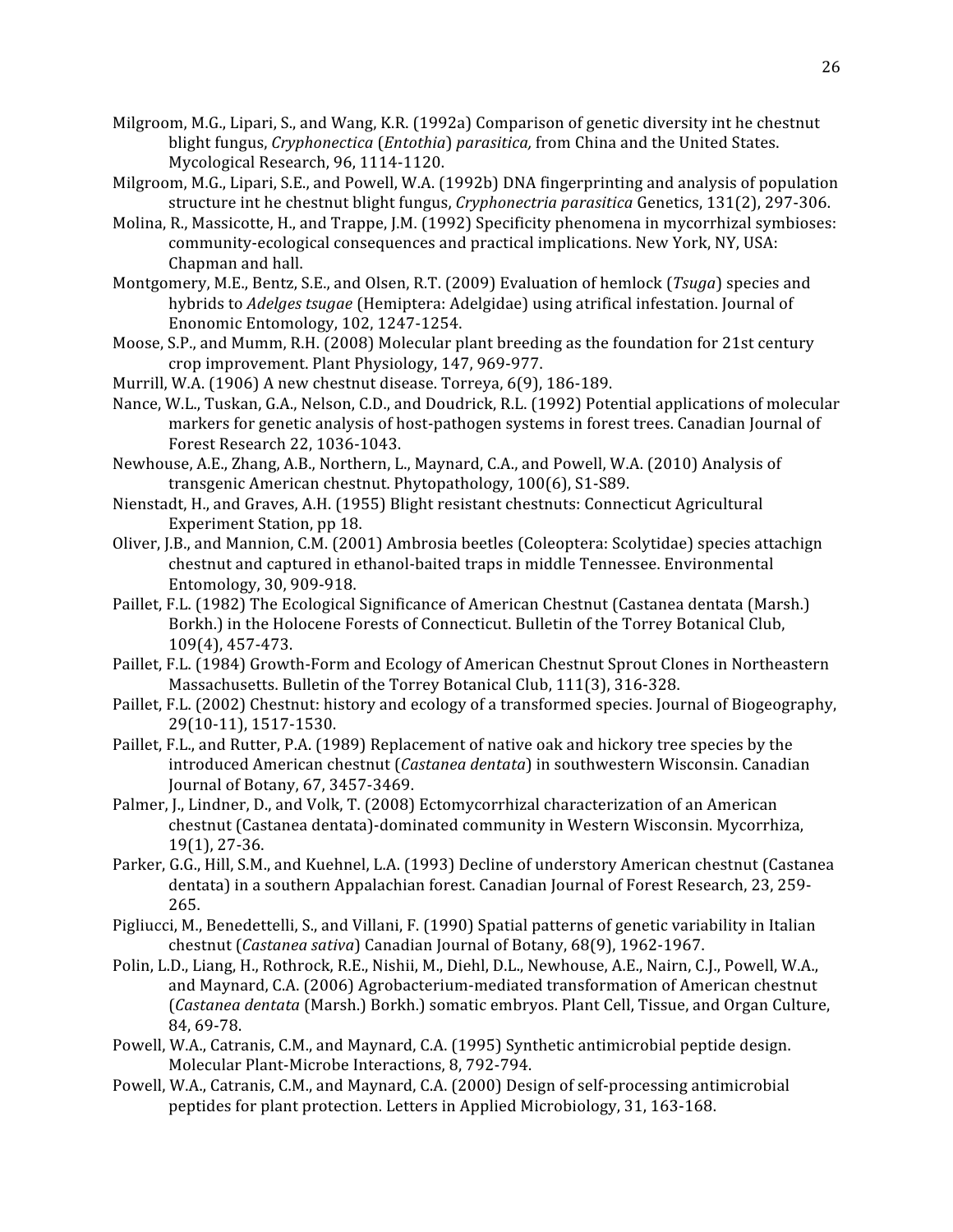- Powell, W.A., and Maynard, C.A. (1997) Designing small antimicrobial peptieds and their encoding genes. In Micropropagaion, Genetic Engineering, and Molecular Biology of Populus Technical Report RM-GTR-297) (N.B. Klopfenstein, Y.W. Chun, M.-S. Kim, M.R. Ahuja, M.C. Dillon, R.C. Carman, and L.G. Eskey, eds), Fort Collins, CO, USA: Rocky Mountain Forest and Range
Experiment
Station,
pp
165‐172.
- Powell, W.A., Maynard, C.A., Boyle, B., and Seguin, A. (2006) Fungal and bacterial resistance in transgenic trees. In Tree Transgenics, Recent Developments (M. Fladung, and D. Ewald, eds), Berlin,
Germany:
Springer,
pp
235‐252.
- Pritchard, J.K., Stephens, M., and Donnelly, P. (2000) Inference of population structure using multilocus
genotype
data.
Genetics,
155(2),
945‐959.
- Rhoades, C., Loftis, D., Lewis, J., Clark, S., and Serv, U.F. (2009) The influence of silvicultural treatments
and
site
conditions
on
American
chestnut
(Castanea dentata)
seedling establishment in eastern Kentucky, USA. Forest Ecology and Management, 258(7), 1211-1218.
- Rhoades, C.C., Brosi, S.L., Dattilo, A.J., and Vincelli, P. (2003) Effects of soil compaction and moisture on
incidence
of *Phytophthora* root
rot
on American
chestnut
(*Castanea
dentata*)
seedlings. Forest
Ecology
and
Management,
184,
47‐54.
- Rieske,
L.K.,
Rhoades,
C.C.,
and
Miller,
S.P.
(2003)
Foliar
chemistry
and
gypsy
moth, *Lymantria*  dispar (L.), herbivory on pure American chestnut, *Castanea dentata* (Fam: Fagaceae), and a disease‐resistant
hybrid.
Environmental
Entomology,
32(2),
359‐365.
- Roane, M.K., Griffin, G.J., and Elkins, J.R. (1986) Chestnut blight, other Endothia diseases, and the genus *Endothia*,
St.
Paul,
MN.
- Robertson,
N.D.,
and
Davis,
A.S.
(2011)
Influence
of
Sulfometuron
Methyl
on
American
Chestnut Seedling Growth and Leaf Function. Northern Journal of Applied Forestry, 28(1), 36-40.
- Robichaud, R.L., Lessard, V.C., and Merkle, S.A. (2004) Treatments affecting maturation and germination of American chestnut somatic embryos. Journal of Plant Physiology, 161, 957-969.
- Rothrock, R.E., Polin-McGuigan, L.D., Newhouse, A.E., Powell, W.A., and Maynard, C.A. (2007) Plate flooding as an alternative Agrobacterium-mediated transformation method for American chestnut
somatic
embryos.
Plant
Cell,
Tissue,
and
Organ
Culture,
88,
93‐99.
- Russell, E.W.B. (1987) Pre-blight distribution of *Castanea dentata* (Marsh.) Borkh. Bulletin of the Torrey
Botanical
Club,
114(2),
183‐190.
- Sanchez, M.C., and Viéitez, A.M. (1991) In vitro morphogenetic competence of basal sprouts and crown
branches
of
mature
chestnut.
.
Tree
Physiology,
8,
59‐70.
- Schmidtling, R.C. (1994) Use of provenance tests to predict response to climatic change: loblolly pine
and
Norway
spruce.
Tree
Physiology,
14,
805‐817.
- Schmidtling,
R.C.
(2001)
Southern
pine
seed
sources
(U.F.
Service,
ed,
Asheville,
NC,
USA:
USDA Forest
Service
Southern
Research
Station,
pp
25.
- Schmidtling, R.C., and Sluder, E.R. (1995) Seed transfer and genecology in longleaf pine. In Proc. South.
For.
Tree
Improve.
Conf.,
pp
78–85.
- Schouten,
H.,
and
Jacobsen,
E.
(2008)
Cicgenesis
and
intragenesis,
sisters
in
innovative
plant breeding.
Trends
in
Plant
Science,
13,
260‐261.
- Selig,
M.F.,
Seifert,
J.R.,
and
Jacobs,
D.F.
(2005)
Response
of American
chestnut
to
weed
control treatments at plantation establishment. Journal of The American Chestnut Foundation, 19, 33‐41.
- Serres, R., Read, P., Hackett, W., and Nissen, P. (1990) Rooting of American chestnut microcuttings. Journal
of
Environmental Horticulture,
8,
86‐88.
- Sisco,
P.H.
(2009)
Outlook
for
blight
resistant
American
chestnut
trees:
Rocky
Mountain
Research Station,
pp
61‐68.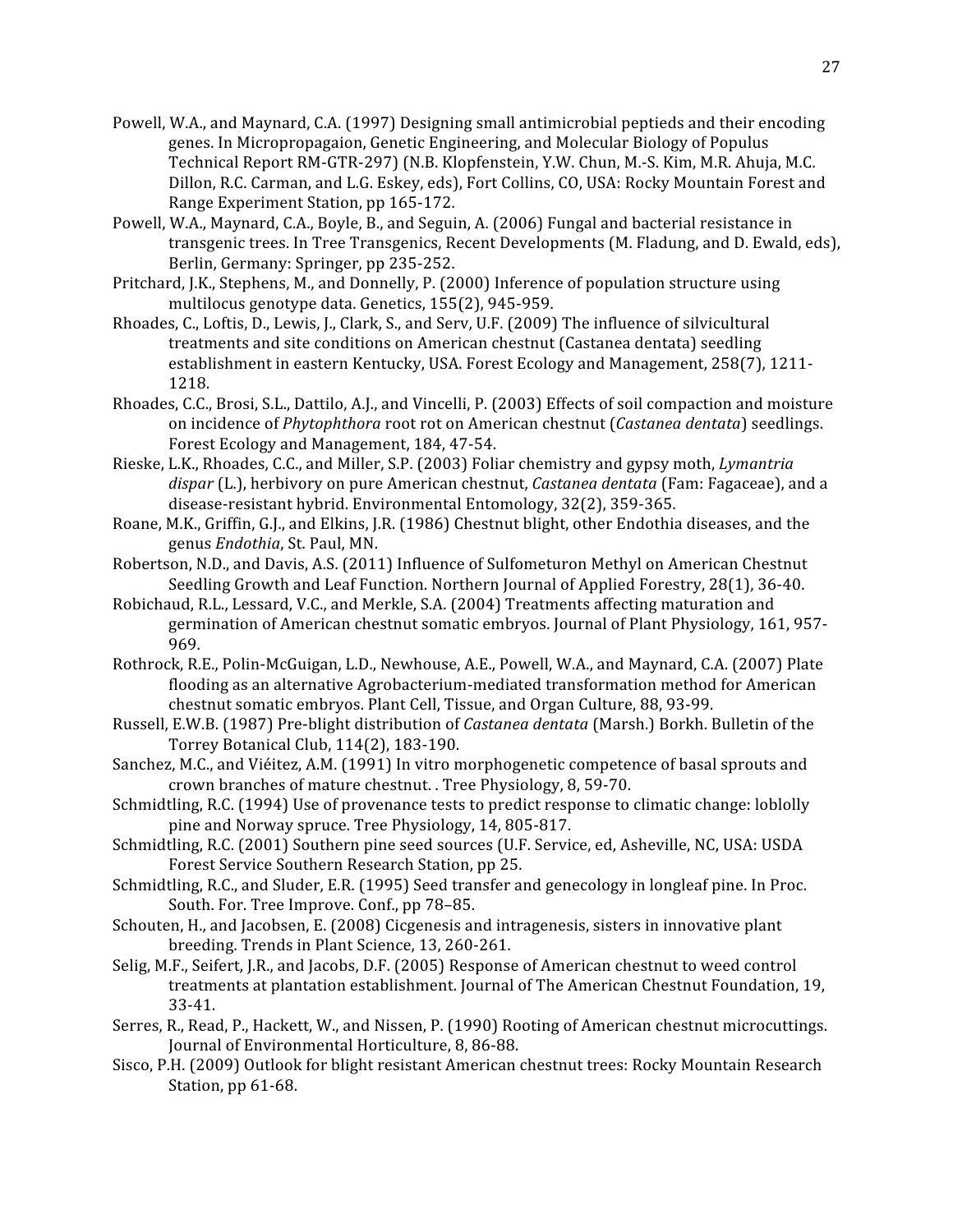- Sisco, P.H., Kubisiak, T.L., Casasoli, A., Barreneche, T., Kremer, A., Clark, C., Sederoff, R.R., Hebard, F.V.,
and Vilani,
F.
(2005)
An
improved
genetic
map
for
Castanea
mollissima/Castanea dentata and its relationship to the genetic map of Castanea sativa. In Proceedings of the Third International Chestnut Congress (C.G. Abreu, E. Rosa, and A.A. Monteiro, eds), pp 491-496.
- Smith, D.M. (2000) American chestnut: Ill-fated monarch of the eastern hardwood forest. Journal of Forestry,
98(2),
12‐15.
- Smith, H.C. (1977) Height of tallest saplings in 10-year-old Appalachian hardwood clearcuts.
- Solignat, G. (1964) Rooting chestnut trees. Annual Report of the Northern Nut Growers' Association, 55,
33‐36.
- Steele, M.A., McCarthy, B.C., and Keiffer, C.H. (2005) Seed dispersal, seed predation, and the American
chestnut.
Journal
of
The
American
Chestnut
Foundation,
19(2),
47‐54.
- Steer, H.B. (1948) Lumber production in the United States 1799-1946: USDA.
- Steiner,
K.C.
(2006)
Regional
adaptation
in
American
chestnut.
In
Restoration
of
American
chestnut to forest lands: Proceedings of a conference and workshop (K.C. Steiner, and J.E. Carlson, eds),
Asheville,
North
Carolina,
USA:
National
Park
Service,
pp
123‐128.
- Steiner,
K.C.,
and
Berrang,
P.C.
(1990)
Microgeographic
Adaptation
to
Temperature
in
Pitch
Pine Progenies.
American
Midland
Naturalist,
123(2),
292‐300.
- Stephenson, S.L. (1986) Changes in a former chestnut-dominated forest after a half century of succession.
American
Midland
Naturalist,
116(1),
173‐179.
- Stephenson, S.L., Adams, H.S., and Lipford, M.L. (1991) The Present Distribution of Chestnut in the Upland Forest Communities of Virginia. Bulletin of the Torrey Botanical Club, 118(1), 24-32.
- Stewart, J.F., Liu, Y.Y., Tauer, C.G., and Nelson, C.D. (2010) Microsatellite versus AFLP analyses of pre-management introgression levels in loblolly pine (Pinus taeda L.) and shortleaf pine (P. echinata
Mill.).
Tree
Genetics
&
Genomes,
6(6),
853‐862.
- Stewart, J.F., Tauer, C.G., and Nelson, C.D. (*in press*) Bidirectional introgression between loblolly pine (Pinus
taeda
L.)
and
shortleaf
pine
(P.
echinata
Mill.)
has
increased
since
the
1950s.
Tree Genetics
&
Genomes.
- Stilwell, K.L., Wilbur, H.M., Werth, C.R., and Taylor, D.R. (2003) Heterozygote advantage in the American chestnut, Castanea dentata (Fagaceae). American Journal of Botany, 90(2), 207-213.
- Tanaka,
T.,
Yamamoto,
T.,
and
Suzuki,
M.
(2005)
Genetic
diversity
of
Castanea
crenata
in
northern Japan
assessed
by
SSR
markers.
Breeding
Science,
55(3),
271‐277.
- Thor,
E.
(1978)
Breeding
the
American
chestnut.
In
The
American
Chestnut
Symposium
(W.L. MacDonald, F.C. Cech, J. Luchok, and C. Smith, eds): West Virginia University, pp 7-10.
- Tindall, J.R., Gerrath, J.A., Meizer, M., McKendry, K., Husband, B.C., and Boland, G.J. (2004) Ecological status of American chestnut (Castanea dentata) in its native range in Canada. Canadian Journal
of
Forest
Research,
34,
2554‐2563.
- Tanksley,
S.D.,
and
Rick,
C.M.
(1980) Isozymic
Gene
Linkage
map
of
the
tomato:
applications
in genetics
and
breeding.
Theoretical
and
Applied
Genetics
57,
161‐170.
- van
Fleet,
W.
(1914)
Chestnut
breeding
experience.
Journal
of
Heredity,
19‐25.
- Vandermast, D.B., and Van Lear, D.H. (2002) Riparian vegetation in the southern Appalachian mountains (USA) following chestnut blight. Forest Ecology and Management, 155(1-3), 97-106.
- Viéitez, F.J., and Merkle, S.A. (2004) Fagaceae. In Biotechnology of fruit and nut crops (R.E. Litz, ed. Wallingford:
CAB
International,
pp
263‐296.
- Villani, F., Pigliucci, M., Benedettelli, S., and Cherubini, M. (1991) Genetic differentiation among Turkish
chestnut
(*Castanea
sativa* Mill.)
populations.
Heredity,
66,
131‐136.
- Visscher, P.M., Haley, C.S., and Thompson, R. (1996) Marker-assisted introgression in backcross breeding
programs.
Genetics,
144(4),
1923‐1932.